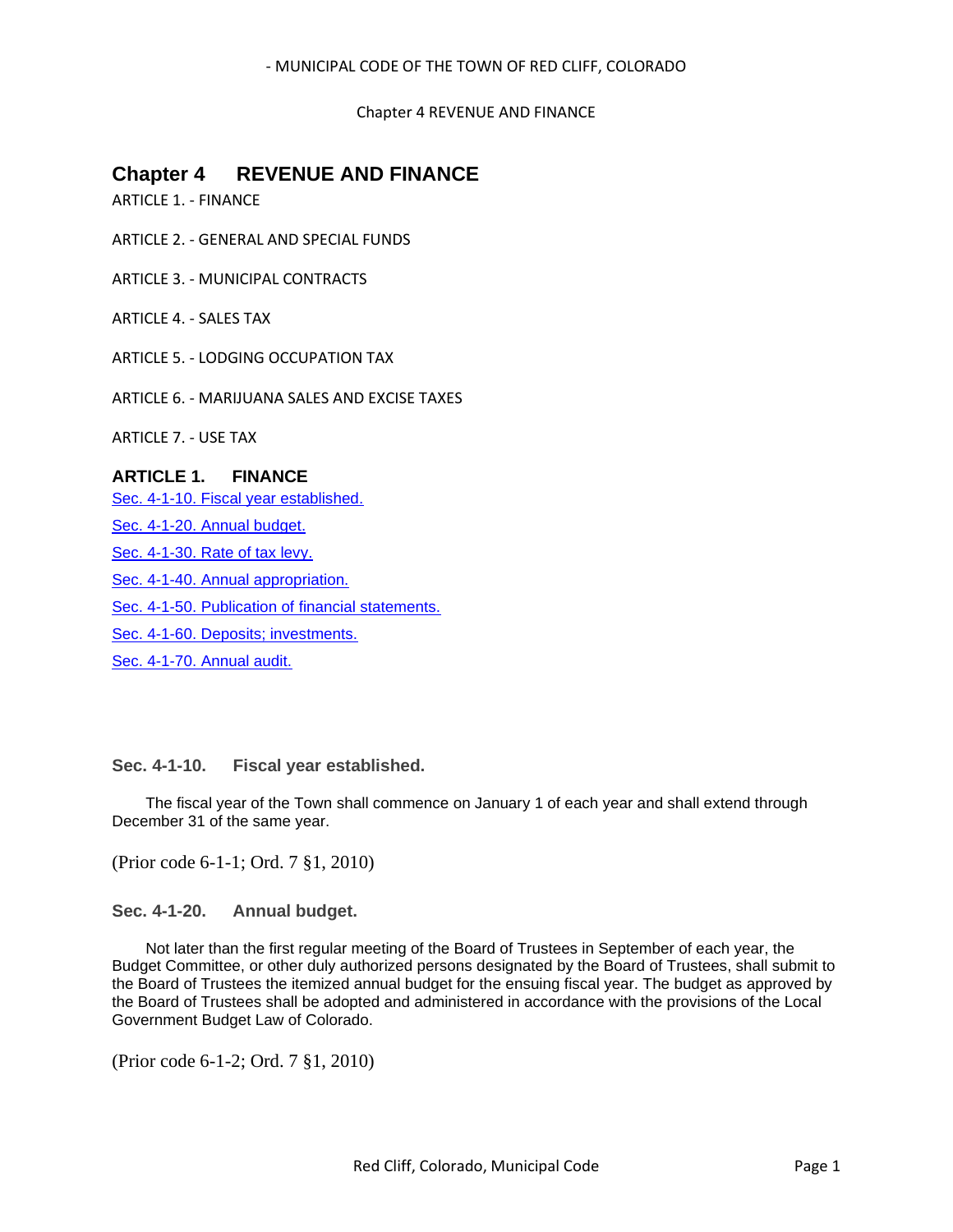#### Chapter 4 REVENUE AND FINANCE

### <span id="page-1-0"></span>**Sec. 4-1-30. Rate of tax levy.**

The Board of Trustees shall by resolution fix the rate of tax to be levied upon all the taxable property within the Town for municipal purposes and, through the Town Clerk, shall officially certify said levy to the County Commissioners prior to October 16 of each year.

(Prior code 6-1-3; Ord. 7 §1, 2010)

### <span id="page-1-1"></span>**Sec. 4-1-40. Annual appropriation.**

The Board of Trustees shall pass an ordinance within the last quarter of each fiscal year, to be termed the annual appropriation ordinance for the next fiscal year. In such ordinance the Board of Trustees shall appropriate such sums of money as are necessary to cover the items in its budget and to defray all necessary expenses and liabilities of the Town, specifying the objects and purposes for which such appropriations are made and the amount appropriated for each object or purpose. The total amount appropriated shall not exceed the probable amount of revenue that will be collected during the fiscal year.

(Prior code 6-1-4; Ord. 7 §1, 2010)

### <span id="page-1-2"></span>**Sec. 4-1-50. Publication of financial statements.**

The Board of Trustees shall, within twenty (20) days after the adjournment of each regular or special meeting, publish such of its proceedings as relate to the payment of bills, stating for what the same are allowed, the name of the person to whom allowed and to whom paid. It shall also publish a statement concerning all contracts awarded and rebates allowed.

(Prior code 6-1-5; Ord. 7 §1, 2010)

<span id="page-1-3"></span>**Sec. 4-1-60. Deposits; investments.**

The Town Treasurer shall deposit all of the funds and monies which come into his or her possession by virtue of his or her office as Town Treasurer in one (1) or more responsible banks located in the State which have been designated by written resolution of the Board of Trustees. The Board of Trustees may also authorize the Town Treasurer, by written resolution, to invest all or any part of such funds in securities which are authorized for such investment by state law.

(Prior code 6-1-6; Ord. 7 §1, 2010)

<span id="page-1-4"></span>**Sec. 4-1-70. Annual audit.**

The Board of Trustees shall select a qualified person as auditor and cause to be made an annual audit of the financial affairs and transactions of the Town in accordance with the requirements of state law.

(Prior code 6-1-7; Ord. 7 §1, 2010)

## **ARTICLE 2. GENERAL AND SPECIAL FUNDS**

[Sec. 4-2-10. Custody and management of funds.](#page-2-0)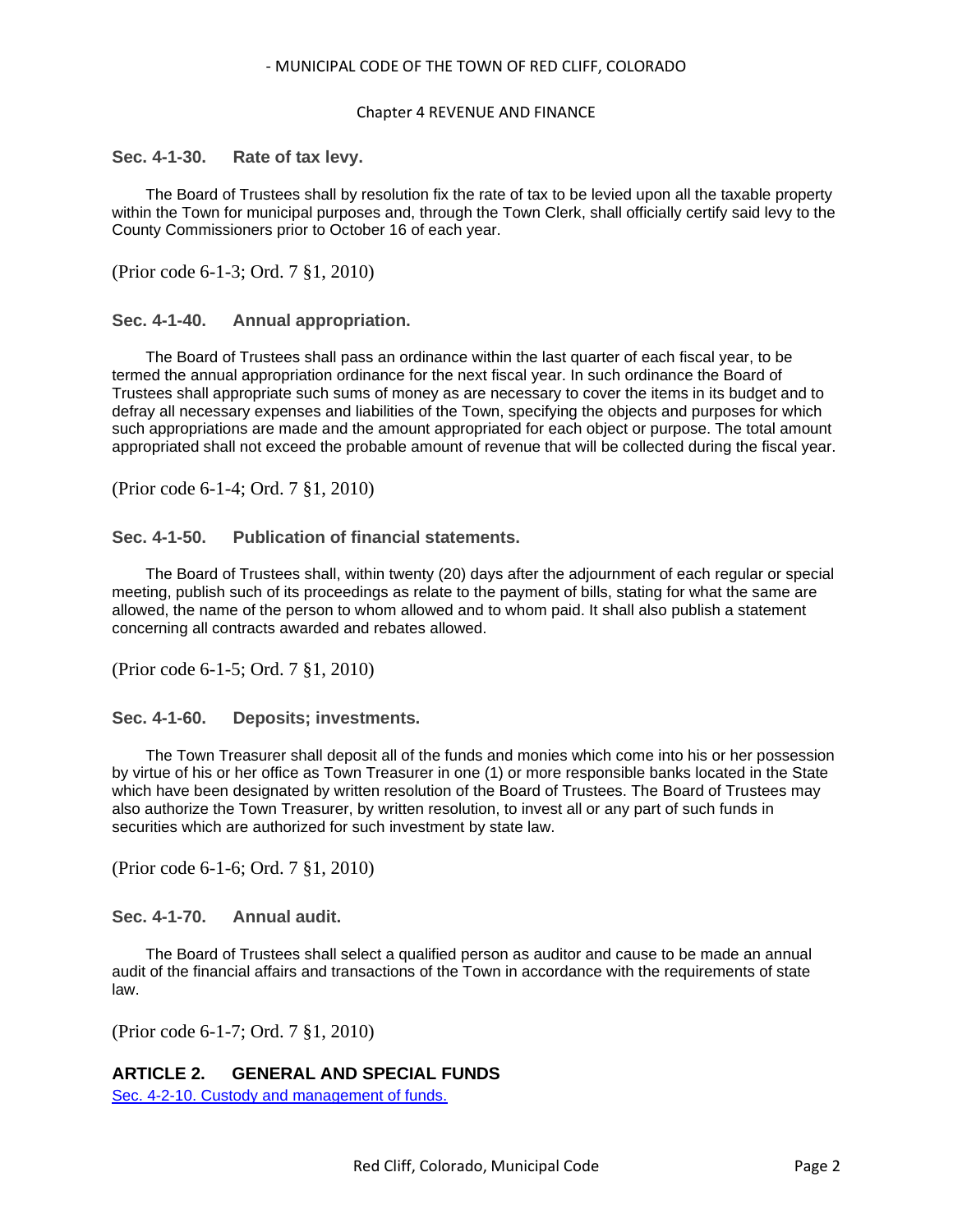### Chapter 4 REVENUE AND FINANCE

[Sec. 4-2-20. General Fund created.](#page-2-1)

[Sec. 4-2-30. Capital Improvement Fund created.](#page-2-2)

[Sec. 4-2-40. Conservation Trust Fund created.](#page-2-3)

[Sec. 4-2-50. Parking Fund created.](#page-3-0)

[Sec. 4-2-60. Wastewater Revenue Fund created.](#page-3-1)

[Sec. 4-2-70. Lodging Tax Revenue Fund created.](#page-3-2)

## <span id="page-2-0"></span>**Sec. 4-2-10. Custody and management of funds.**

Moneys in the funds created in this Chapter shall be in the custody of and managed by the Town Treasurer. The Town Treasurer shall maintain accounting records and account for all of said moneys as provided by law. Moneys in the funds of the Town shall be invested or deposited by the Town Treasurer in accordance with the provisions of law. All income from the assets of any fund shall become a part of the fund from which derived and shall be used for the purpose for which such fund was created, provided that, except as otherwise provided in this Article, by other ordinances or laws or by this Code, the Board of Trustees may transfer out of any fund any amount at any time to be used for such purpose as the Board of Trustees may direct.

(Ord. 7 §1, 2010)

## <span id="page-2-1"></span>**Sec. 4-2-20. General Fund created.**

There is hereby created a fund, to be known as the General Fund, which shall consist of the following:

- (1) All cash balances of the Town not specifically belonging to any existing special fund of the Town.
- (2) All fixed assets of the Town, to be separately designated in an account known as the General Fund Fixed Assets, not specifically belonging to any existing special fund of the Town.

(Ord. 7 §1, 2010)

## <span id="page-2-2"></span>**Sec. 4-2-30. Capital Improvement Fund created.**

There is hereby created a special fund, to be known as the Capital Improvement Fund, and the funds therein shall be used only for the purposes allowed by law.

(Ord. 7 §1, 2010)

## <span id="page-2-3"></span>**Sec. 4-2-40. Conservation Trust Fund created.**

There is hereby created a special fund, to be known as the Conservation Trust Fund, and the funds therein shall be used only for the purposes allowed by law.

(Ord. 7 §1, 2010)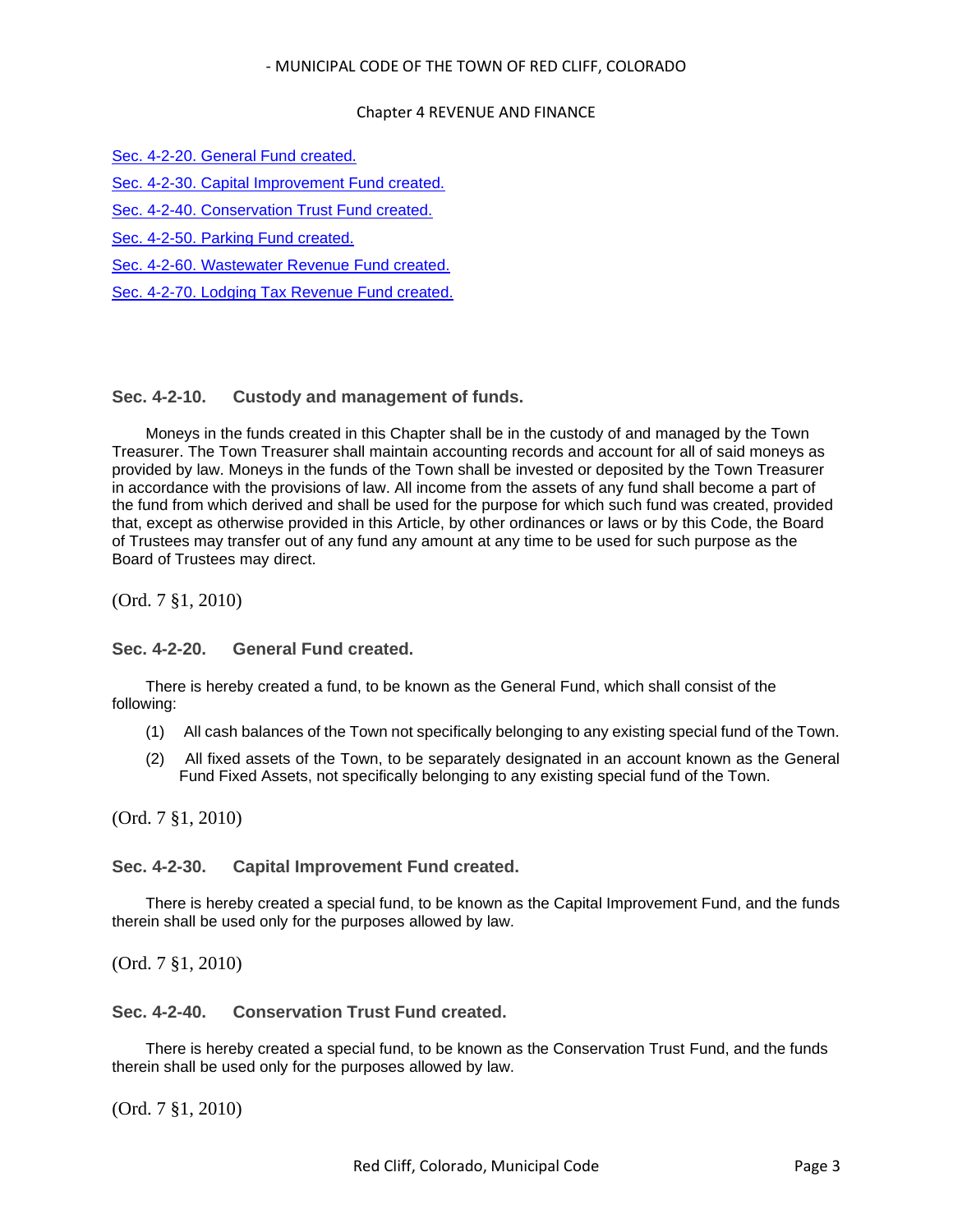### Chapter 4 REVENUE AND FINANCE

## <span id="page-3-0"></span>**Sec. 4-2-50. Parking Fund created.**

There is established for the purpose of meeting the demand and requirements for vehicle parking, the Town Parking Fund. The Parking Fund shall receive and distribute funds for the purposes of conducting parking studies or evaluations, including evaluations of alternative transportation means; acquisition, design and construction of parking facilities or alternative transportation means in any area exempted from the off-street parking requirements; maintenance of public parking facilities; payment of bonds or other indebtedness for parking facilities; and administrative services relating to parking.

(Ord. 9, 2008; Ord. 7 §1, 2010)

## <span id="page-3-1"></span>**Sec. 4-2-60. Wastewater Revenue Fund created.**

There is hereby created a special fund to be known as the Wastewater Revenue Fund, and the funds therein shall be used only for the purposes allowed by law.

(Ord. 7 §1, 2010)

## <span id="page-3-2"></span>**Sec. 4-2-70. Lodging Tax Revenue Fund created.**

There is hereby created a special fund to be known as the Lodging Tax Revenue Fund, and the funds therein shall be used only for the purposes allowed by law.

(Ord. 7 §1, 2010)

## **ARTICLE 3. MUNICIPAL CONTRACTS**

[Sec. 4-3-10. Public improvements by contract.](#page-3-3)

[Sec. 4-3-20. Negotiated contracts.](#page-4-0)

[Sec. 4-3-30. Bidding and requests for proposal procedure.](#page-4-1)

[Sec. 4-3-40. Rejection of bids and proposals; bidder default.](#page-5-0)

[Sec. 4-3-50. Interests in contracts.](#page-5-1)

## <span id="page-3-3"></span>**Sec. 4-3-10. Public improvements by contract.**

- (a) All work done by the Town in the construction of works of public improvements of five thousand dollars (\$5,000.00) or more shall be done by contract awarded to the lowest responsible bidder on open bids or proposals after ample advertisement.
- (b) The Town is not required to advertise, request proposals or receive bids for such technical, professional or incidental assistance it may deem wise to employ in guarding its interests.
- (c) Even if not required by this Article 3, the Board of Trustees may direct that any contract of the Town for work, services, equipment, supplies or other things be awarded to the lowest responsible bidder on open bids or proposals after ample advertisement in accordance with this Article 3.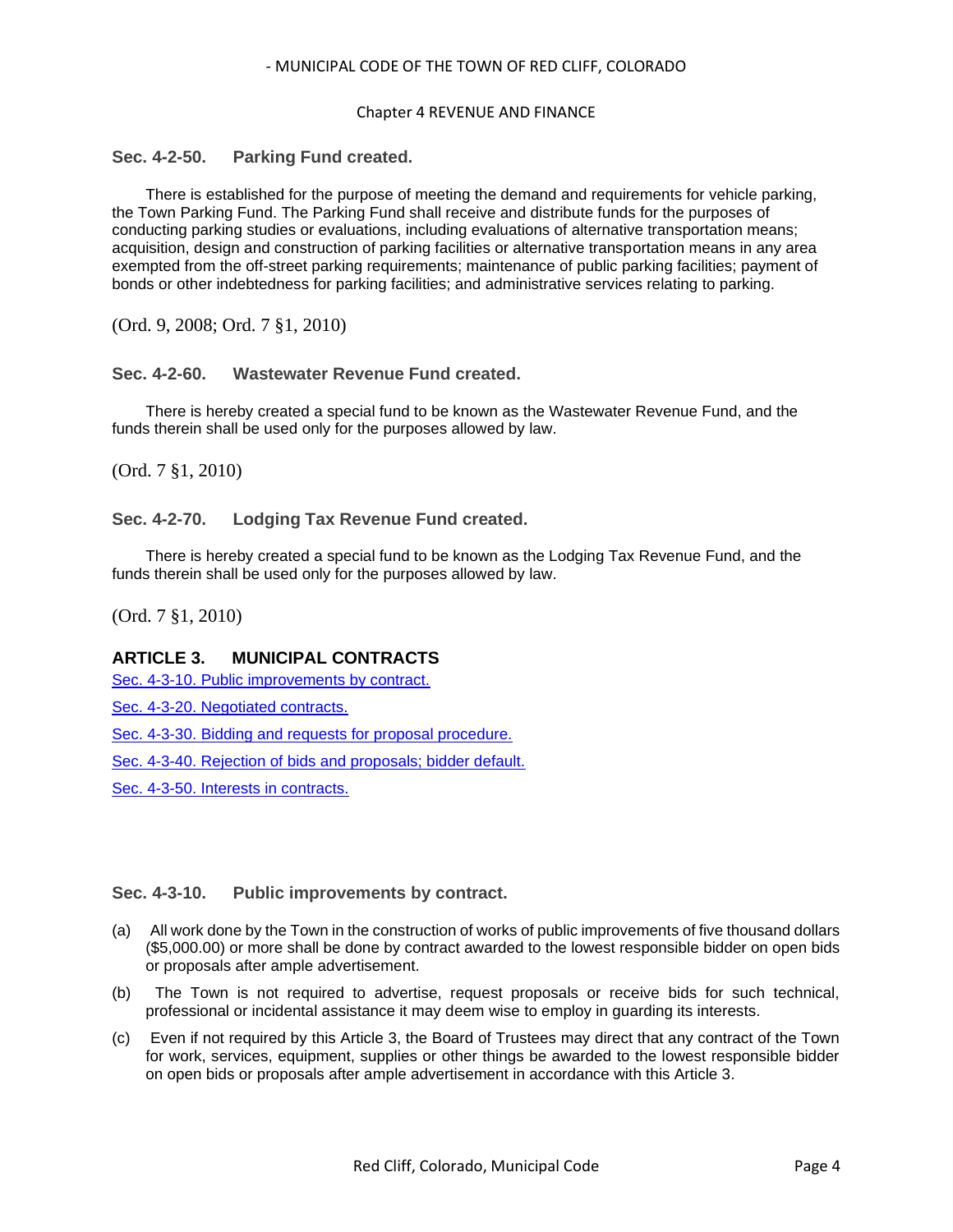### Chapter 4 REVENUE AND FINANCE

## (Prior code 7-1-1; Ord. 7 §1, 2010; Ord. 9 §1, 2015)

### <span id="page-4-0"></span>**Sec. 4-3-20. Negotiated contracts.**

- (a) Except as otherwise required by Section 4-3-10, the Town Administrator shall have the right to enter into negotiations for and contracts of the Town for work, services, equipment, supplies or other things without submitting it for bids or proposals and without obtaining the previous approval of the Board of Trustees if the value of the contract is not greater than two thousand dollars (\$2,000.00).
- (b) Except as otherwise required by Section 4-3-10, the Town Administrator shall have the right to enter into negotiations for and contracts of the Town for work, services, equipment, supplies or other things without submitting it for bids or proposals and with the prior approval of the Board of Trustees if the value of the contract is greater than two thousand dollars (\$2,000.00).

## (Prior code 7-1-2; Ord. 7 §1, 2010; Ord. 9 §2, 2015)

### <span id="page-4-1"></span>**Sec. 4-3-30. Bidding and requests for proposal procedure.**

Whenever the Town is required by this Article or the Board of Trustees deems it desirable to award any contract of the Town for work, services, equipment supplies or other things on open bids or proposals after ample advertisement, the procedure for obtaining and awarding such bids shall be as follows:

- (1) *Notice.* The Town Clerk shall cause notice of the Town's requests for bids or proposals to be published in a newspaper of general circulation within the Town for two (2) publications or posted in three (3) conspicuous places within the Town. Notice of the Town's request for bids or proposals may also be (i) published in any other publication deemed desirable by the Town Clerk or designated by the Board of Trustees or (ii) mailed to a reasonable number of person who could reasonably be expected to make a bid or summit a proposal if deemed desirable by the Town Clerk or directed by the Board of Trustees. All notices shall describe the subject of the request for bids or proposals, the place where the specifications for and proposed terms of the contract may be obtained or examined, the time and place for submission of bids or proposals and the time and place for the opening of the bids or proposals.
- (2) *Reservation.* All notices issued pursuant to Subsection (1) shall state that the Town reserves the right to reject any or all bids or proposals and, upon rejection of all bids or proposals, other bids or proposals may be advertised for or negotiations may be entered into for the contract.
- (3) *Making of bids and proposals.* All bids or proposals shall be in writing, identify the principal place of business of the person submitting the bid or proposal, state the amount of the bid or proposal, set forth any other information required by the notice, plans or specifications and be signed by the person submitting the bid or proposal. All bids and proposals shall be sealed in an envelope and submitted to the Town Clerk within the required time at the required place.
- (4) *Opening bids and proposals.* Bids and proposals submitted to the Town Clerk in compliance with Subsection (3) shall not be opened until the time for opening specified in the notice. All persons submitting a bid or proposal may be present at such time and place specified in the notice and inspect all bids and proposals.
- (5) *Award.* If any bid or proposal is accepted by the Board of Trustees, it shall award the contract to the person who submitted the successful bid or proposal upon such person's compliance with all terms and conditions specified by the Board of Trustees or set forth in the notice.

(Prior code 7-1-3; Ord. 7 §1, 2010; Ord. 9 §3, 2015)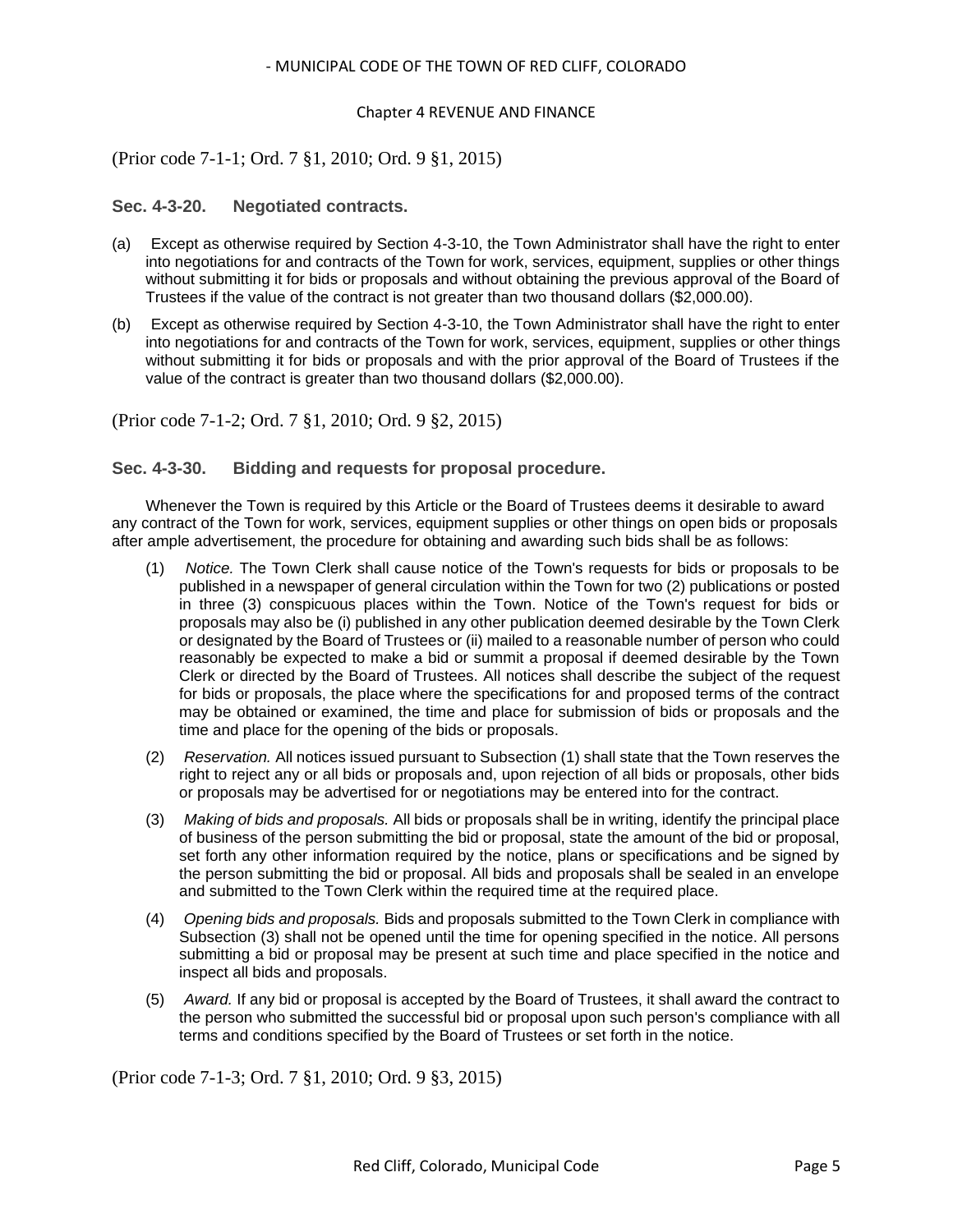### Chapter 4 REVENUE AND FINANCE

<span id="page-5-0"></span>**Sec. 4-3-40. Rejection of bids and proposals; bidder default.**

- (a) If no bids or proposals are received or if, in its opinion, all bids or proposals received are too high, the lowest bidder was not reliable or responsible or the subject of the bids or proposals could be effectuated for less by negotiated contract, the Board of Trustees may:
	- (1) Reject all bids and direct that the project be put out again for bids or proposals; or
	- (2) Reject all bids and direct the Town Administrator to attempt to negotiate a contract that may be more favorable to the Town.
- (b) If the person whose bid or proposal is accepted by the Town fails to enter into a contract, the Board of Trustees may then accept the bid or proposal of the next lowest responsible bidder or reject all bids and proceed in accordance with Subsection (a).
- (c) No negotiated contract price shall exceed the lowest responsible bid or proposal previously received.

(Prior code 7-1-4; Ord. 7 §1, 2010; Ord. 9 §4, 2015)

<span id="page-5-1"></span>**Sec. 4-3-50. Interests in contracts.**

- (a) Members of the Town's Board of Trustees, Town officers and Town employees shall not be interested in any contract made by them in their official capacity.
- (b) For purposes of Subsection (a), the phrase "be interested in" does not include a minority interest in a corporation, limited liability company or other recognized entity form.
- (c) For purposes of Subsection (a), the term "contract" does not include:
	- (1) Contracts awarded to the lowest responsible bidder based on competitive bidding or proposal procedures;
	- (2) Merchandise sold to the highest bidder at auction;
	- (3) Investments in deposits in financial institutions which are in the business of loaning or receiving moneys;
	- (4) A contract with an interested party if, because of geographic restrictions, the Town could not otherwise reasonably afford itself of the subject of the contract. It shall be presumed that the Town could not otherwise reasonably afford itself of the subject of a contract if the additional cost to the local government is greater than ten percent (10%) of a contract with an interested party or if the contract is for services that must be performed within a limited time period and no other contractor can provide those services within that time period.
	- (5) A contract with respect to which any member of the Board of Trustees, Town officer or Town employee has disclosed a personal interest to the Board of Trustees and has not voted thereon.

(Prior code 7-1-5; Ord. 7 §1, 2010; Ord. 9 §5, 2015)

## **ARTICLE 4. SALES TAX**

[Sec. 4-4-10. Purpose.](#page-6-0)

[Sec. 4-4-20. Definitions.](#page-6-1)

[Sec. 4-4-30. Taxable amount.](#page-6-2)

[Sec. 4-4-40. Taxable property and services.](#page-6-3)

[Sec. 4-4-50. Taxable property and exemptions.](#page-7-0)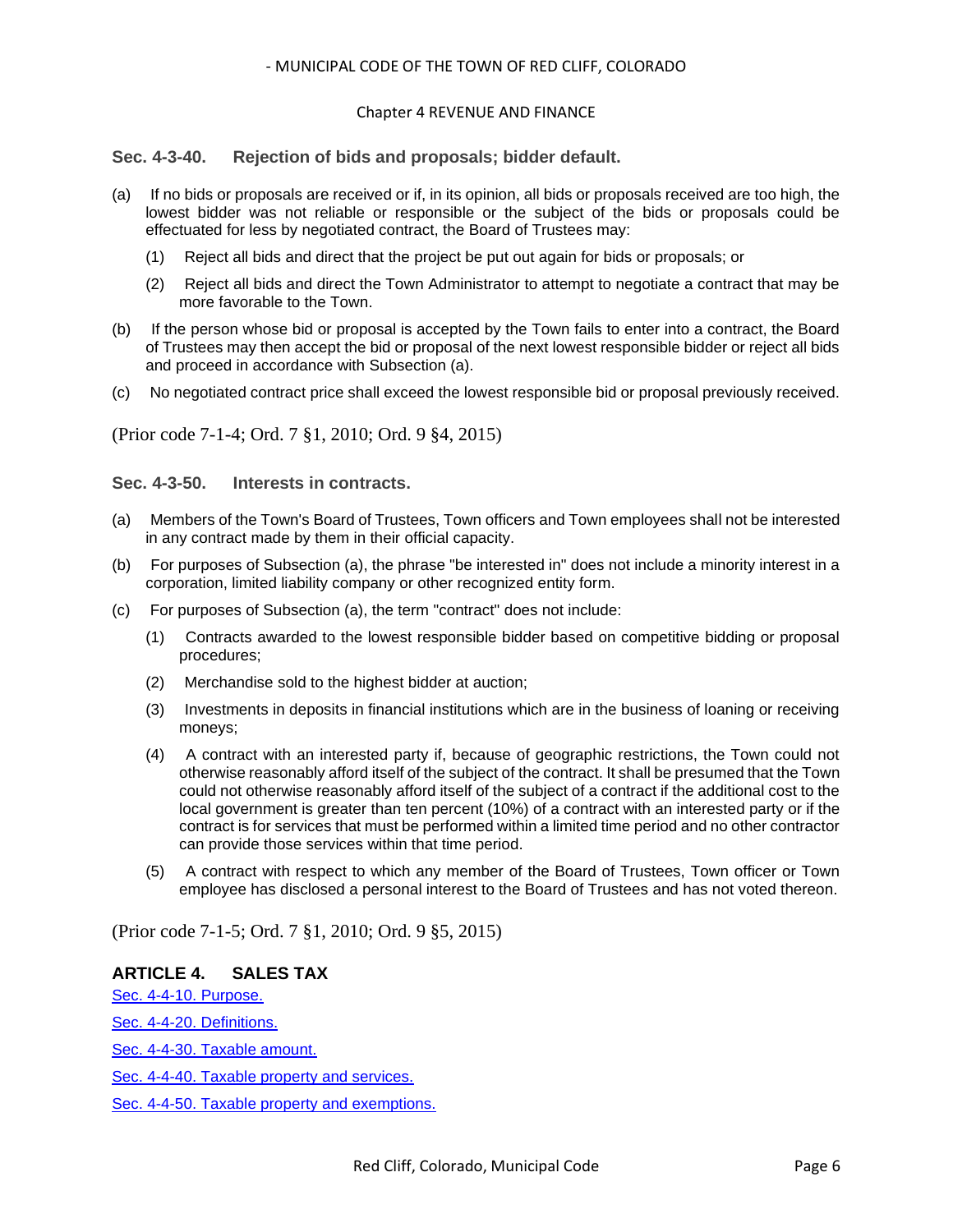### Chapter 4 REVENUE AND FINANCE

[Sec. 4-4-60. Licenses.](#page-7-1) [Sec. 4-4-70. Sales tax imposed.](#page-7-2) [Sec. 4-4-80. Collection, administration and enforcement.](#page-8-0) [Sec. 4-4-90. Amendments.](#page-8-1)

<span id="page-6-0"></span>**Sec. 4-4-10. Purpose.**

The purpose of this Article is to impose a sales tax on the sale of tangible personal property at retail, and the furnishing of certain services as provided in Section 29-2-105, C.R.S., upon every retailer in the Town.

(Ord. 1 §1, 1982; Ord. 7 §1, 2010)

<span id="page-6-1"></span>**Sec. 4-4-20. Definitions.**

For the purpose of this Article, the definitions of words herein contained shall be as defined in Section 39-26-102, C.R.S., and by this reference are hereby incorporated.

(Ord. 1 §2, 1982; Ord. 7 §1, 2010)

<span id="page-6-2"></span>**Sec. 4-4-30. Taxable amount.**

The taxable amount of the sale subject to tax shall not include the amount of any sales or use tax imposed by Article 26 of Title 39, C.R.S.

(Ord. 1 §3, 1982; Ord. 7 §1, 2010)

<span id="page-6-3"></span>**Sec. 4-4-40. Taxable property and services.**

- (a) All retail sales subject to this sales tax are consummated at the place of business of the retailer, except where the tangible personal property sold is delivered by the retailer to a destination outside the Town.
- (b) If said retailer delivers to a common carrier for delivery outside or within the Town, and if delivery charges are subject to state sales and use taxes, the gross receipts from such sales shall include delivery charges.
- (c) Where the retailer has no permanent place of business in the Town, or has more than one (1) place of business, the place at which the sale was consummated is determined by Section 39-26-101, et seq., C.R.S., and Department of Revenue rules and regulations.

(Ord. 1 §3, 1982; Ord. 7 §1, 2010)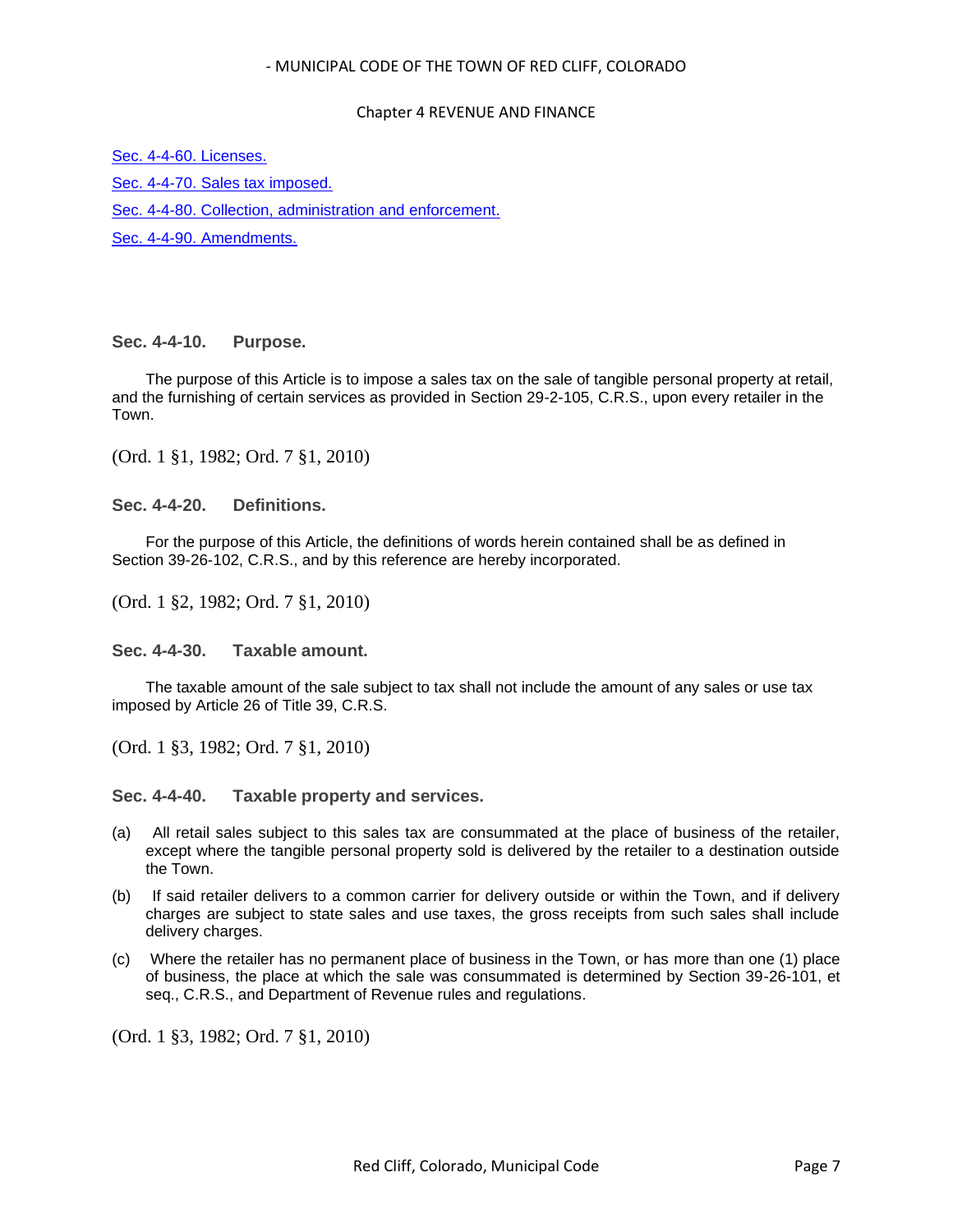### Chapter 4 REVENUE AND FINANCE

### <span id="page-7-0"></span>**Sec. 4-4-50. Taxable property and exemptions.**

- (a) All tangible personal property and services taxable under this Article shall be the same tangible personal property and services taxable pursuant to Section 39-26-104, C.R.S., and subject to the same exemptions as those in Section 39-26-114, C.R.S.
- (b) All sales of tangible personal property on which a specific ownership tax has been paid, or is payable, shall be exempt from the Town's sales tax, provided that both of the following conditions are fulfilled:
	- (1) The purchaser is a nonresident of, or has his or her principal place of business outside, the Town; and
	- (2) The property is registered or required to be registered outside the Town under the laws of the State.

(Ord. 1 §4, 1982; Ord. 7 §1, 2010)

### <span id="page-7-1"></span>**Sec. 4-4-60. Licenses.**

- (a) Under this Article, it shall be unlawful for any person to engage in a business of selling tangible personal property at retail or the furnishing of certain services without first obtaining a license. Licenses shall be granted by the Town Clerk, provided that the following criteria are met:
	- (1) Completing an application for a license which shall convey the name of the proprietor, name of the business and nature of the business.
	- (2) A fee established by a fee schedule approved by resolution of the Board or Trustees, or prorated amount for partial year, to accompany the application.
	- (3) Any other pertinent information that the Town Clerk may require for clarification of said business.
- (b) Renewal of licenses shall be accomplished annually on or before January 1 of each year.
	- (1) Applications for renewal shall be completed before the renewal of licenses is issued.
	- (2) Nonrenewal shall be only in cases where the prior revocation was as provided in Section 39-26- 103, C.R.S., which provision is incorporated herein by this reference.
	- (3) Nothing herein contained shall be construed to empower the Town Clerk to refuse such renewal except as stated in Paragraph (b)(2) above.
	- (4) Each license issued shall be consecutively numbered and shall show the name of the business, nature of the business and address of the business. Each license shall be nontransferable and posted in a conspicuous place upon the premises for which it is issued.

(Ord. 1 §5, 1982; Ord. 7 §1, 2010)

### <span id="page-7-2"></span>**Sec. 4-4-70. Sales tax imposed.**

- (a) There is hereby imposed a sales tax of three percent (3%) on all sales at retail on tangible personal property and certain services as specified in Section 4-4-40 and as provided by Section 39-26-104, C.R.S.
- (b) The imposition of this sales tax shall be in accordance with schedules set forth in the rules and regulations of the State Department of Revenue and in accordance with any regulations which may be enacted by the Board of Trustees.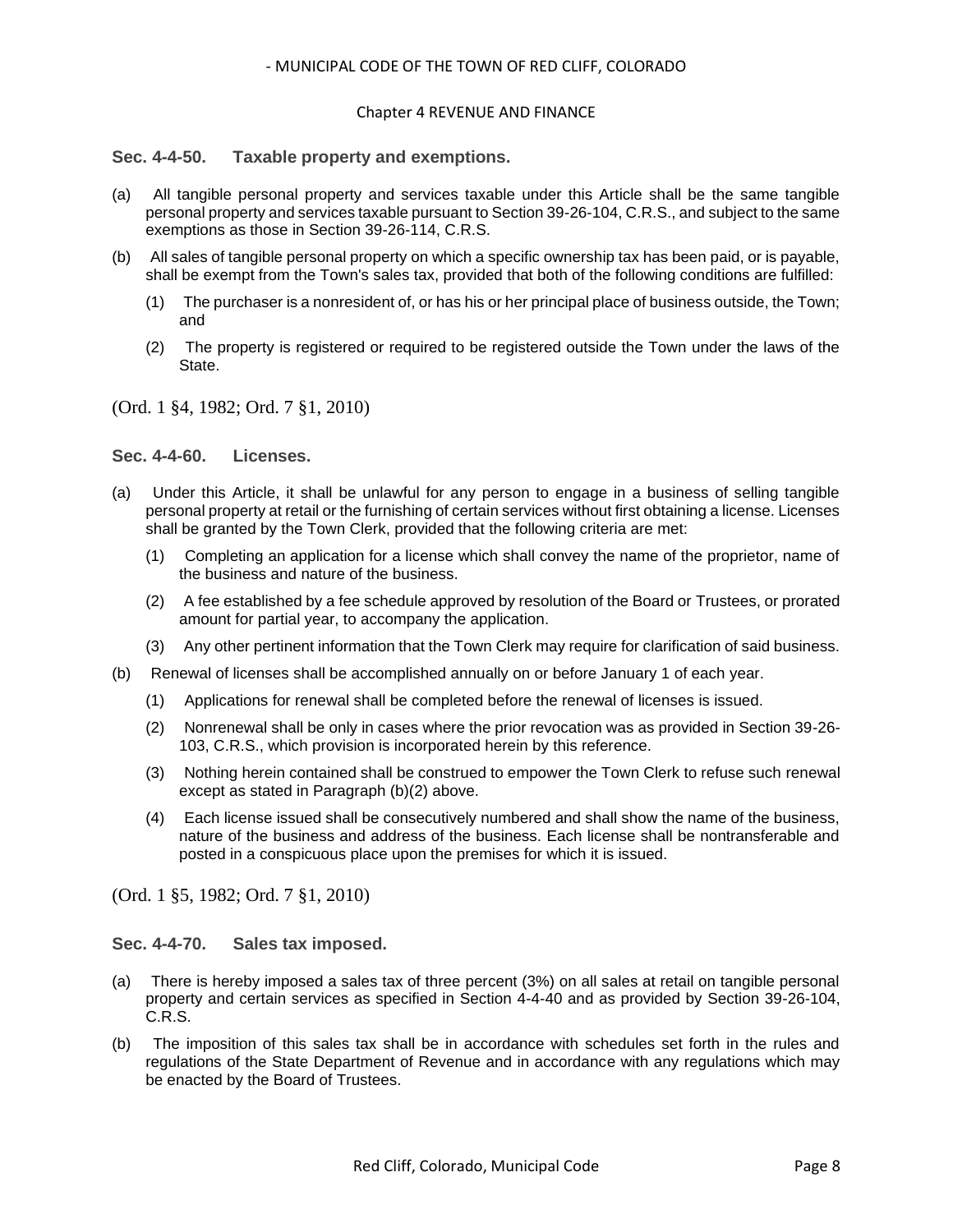### Chapter 4 REVENUE AND FINANCE

(c) Any person engaging in the business of selling tangible personal property at retail or furnishing services as specified, which are provided for in this Article, without a sales tax license shall be quilty of a violation of this Article and punished pursuant to Article 26, Title 39, C.R.S., and Section 29-2- 106(1), C.R.S.

(Ord. 1 §6, 1982; Ord. 7 §1, 2010)

<span id="page-8-0"></span>**Sec. 4-4-80. Collection, administration and enforcement.**

- (a) The vendor (retailer) shall, by this Article, be entitled to subtract, at the rate of three and one-third percent (3⅓%), a collection fee prior to remitting said taxes to the Department of Revenue.
- (b) The collection, administration and enforcement of the sale tax imposed by this Article shall be performed by the Director of Revenue of the State in the same manner as the collection, administration and enforcement of the state sales tax as provided in Article 26, Title 39, C.R.S., and are hereby incorporated by this reference.

(Ord. 1 §7, 1982; Ord. 7 §1, 2010)

<span id="page-8-1"></span>**Sec. 4-4-90. Amendments.**

The Board of Trustees may by majority vote amend, alter or change this Article, except as to the rate of tax imposed in Section 4-4-70 above. Such amendment, alteration or change need not be submitted to the electors of the Town for their approval.

(Ord. 7 §1, 2010)

## **ARTICLE 5. LODGING OCCUPATION TAX**

[Sec. 4-5-10. Declaration of purpose.](#page-9-0)

[Sec. 4-5-20. Definitions.](#page-9-1)

[Sec. 4-5-30. Imposition of tax.](#page-10-0)

[Sec. 4-5-40. Exemptions.](#page-10-1)

[Sec. 4-5-50. Collection of tax.](#page-10-2)

[Sec. 4-5-60. Tax overpayments and deficiencies.](#page-11-0)

[Sec. 4-5-70. Tax information confidential.](#page-11-1)

[Sec. 4-5-80. Forms and regulations.](#page-11-2)

[Sec. 4-5-90. Enforcement and penalties.](#page-12-0)

[Sec. 4-5-100. Tax lien.](#page-12-1)

[Sec. 4-5-110. Recovery of unpaid tax.](#page-12-2)

[Sec. 4-5-120. Status of unpaid tax in bankruptcy and receivership.](#page-13-0)

[Sec. 4-5-130. Hearings, subpoenas and witness fees.](#page-13-1)

[Sec. 4-5-140. Lodging Tax Revenue Fund.](#page-14-0)

[Sec. 4-5-150. Depositions.](#page-14-1)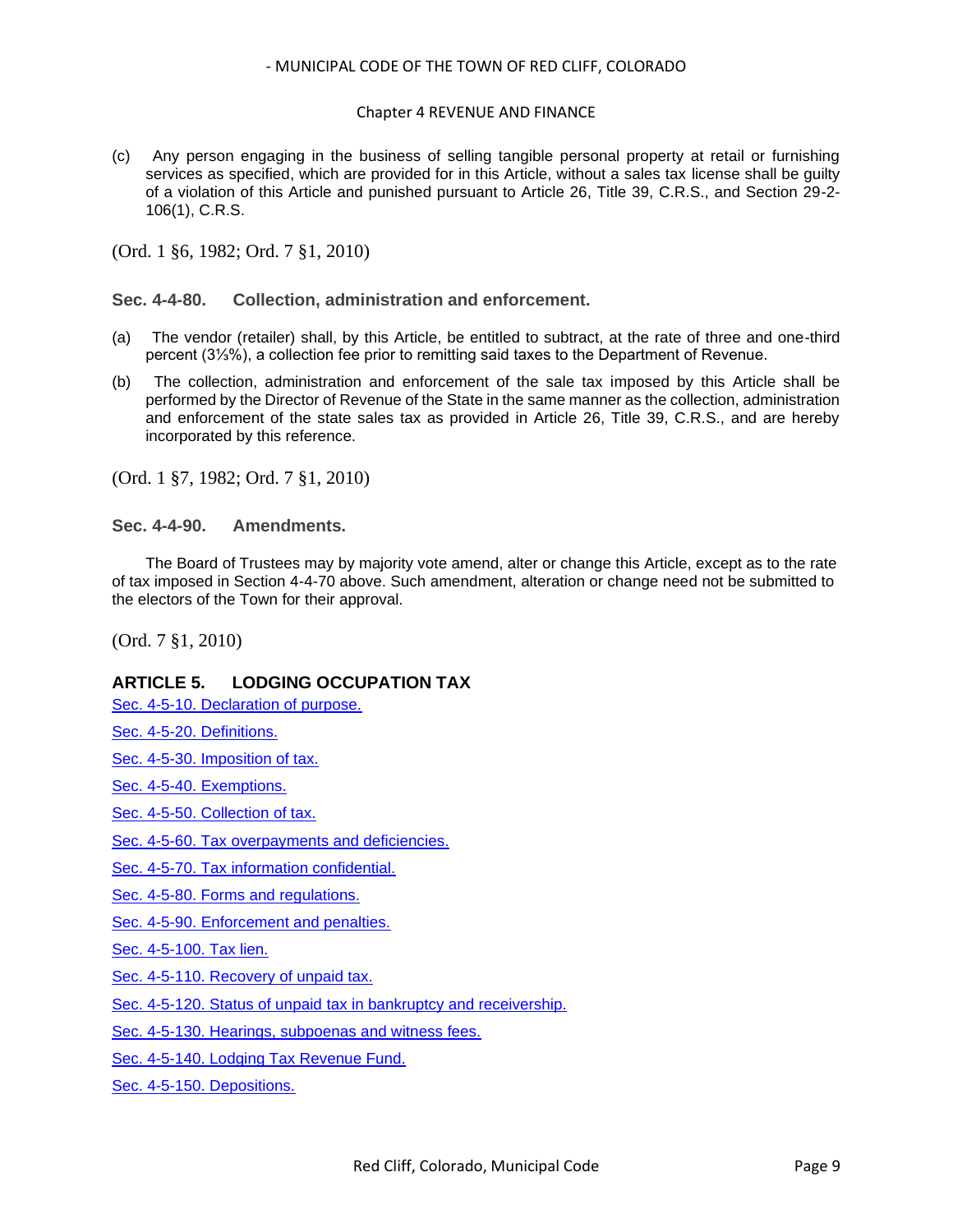### Chapter 4 REVENUE AND FINANCE

[Sec. 4-5-160. Statute of limitations.](#page-14-2)

### <span id="page-9-0"></span>**Sec. 4-5-10. Declaration of purpose.**

The Board of Trustees hereby finds, determines and declares:

- (1) For the purposes of this Article, every person who furnishes lodging for consideration in the Town is exercising a taxable privilege. The purpose of this Article is to impose a tax which will be paid by every vendor providing such lodging in the Town, which tax will provide revenues to be collected, retained and spent for any lawful municipal purpose.
- (2) Pursuant to authority found in the laws of the State, the following lodging occupancy tax is adopted for the purpose of promoting the health, safety, morals and general welfare of the Town.
- (3) The provision of lodging to the traveling public results in the increased use upon municipal services and utilities in the Town and has substantial effect upon the health, safety and welfare of the citizens of the Town and upon expenditures budgeted by the Town for recreation, infrastructure and public improvements which is a matter of local concern.
- (4) The imposition of this lodging tax of three percent (3%), and the expenditure of receipts of such tax for the promotion of recreation, enhanced public facilities and infrastructure will serve a public purpose and will promote the health, safety, prosperity, security and general welfare of the inhabitants and visitors of the Town.
- (5) The classification of the provision of lodging as separate businesses and occupations is reasonable, proper, uniform, nondiscriminatory and necessary.

(Ord. 15 §1, 2008; Ord. 7 §1, 2010)

<span id="page-9-1"></span>**Sec. 4-5-20. Definitions.**

For purposes of this Article, the following words shall have following meanings:

*Lodging* means hotel rooms, motel rooms, lodging rooms, motor hotel rooms, bed and breakfast rooms, guesthouse rooms, guest ranch rooms, mobile homes, cabins or other similar accommodations that are rented to persons for a period of thirty (30) consecutive nights or less, but shall not include prearranged rentals for occupancy of accommodations for a period of more than thirty (30) consecutive nights.

*Payment period* means the following three-calendar-month periods: January 1 through March 31; April 1 through June 30; July 1 through September 30; and October 1 through December 31.

*Person* means an individual, partnership, firm, joint enterprise, limited liability company, corporation, estate, trust or any group or combination acting as a unit, but shall not include the United States, the State and any political subdivision thereof.

*Sale* means the furnishing for consideration by any person of lodging within the Town.

*Tax* means the tax payable by the vendor or the aggregate amount of taxes due from the vendor during the period for which the vendor is required to pay the occupation tax on the provision of lodging under this Article.

*Taxpayer* means the vendor obligated to pay the tax under the terms of this Article.

*Vendor* means a person furnishing lodging for consideration within the Town.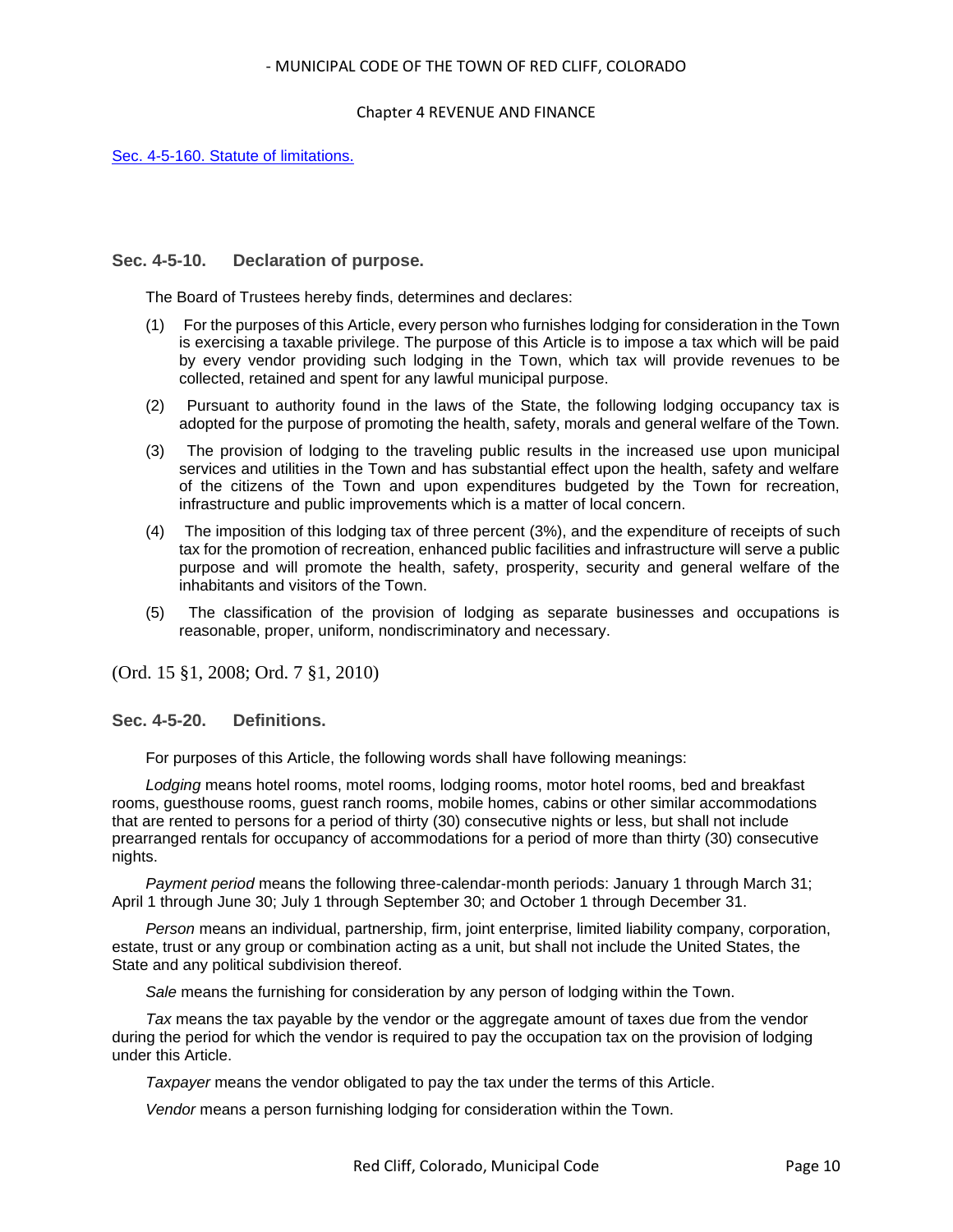### Chapter 4 REVENUE AND FINANCE

## (Ord. 15 §1, 2008; Ord. 7 §1, 2010)

### <span id="page-10-0"></span>**Sec. 4-5-30. Imposition of tax.**

Effective January 1, 2009, there is hereby levied by the Town an occupation tax on the business of lodging, payable by every vendor in the amount of three percent (3%) on the purchase paid or charged to persons by the vendor for the rental or leasing of lodging. For purposes of clarification, the purchase price paid or charged by the vendor for the rental or leasing of lodging shall not include:

- (1) Any taxes or charges levied or required by any governmental authority; or
- (2) Any ancillary revenues paid to the vendor for providing services other than lodging, such as but not limited to food, beverages, pay-per-view television and telephone services.

(Ord. 15 §1, 2008; Ord. 7 §1, 2010)

### <span id="page-10-1"></span>**Sec. 4-5-40. Exemptions.**

Notwithstanding the terms of Section 4-5-30 above, the following transactions shall be exempt from the tax imposed by this Article:

- (1) Lodging provided by the United States, the State, its departments and institutions and the political subdivisions of the State;
- (2) Lodging provided by those charitable, religious and other organizations that have received and hold from the Internal Revenue Service status under Section 501(c)(3) of the Internal Revenue Code as a tax-exempt organization, while in the conduct of their regular charitable or religious functions and activities; and
- (3) Lodging provided to a person for a period of not less than thirty (30) consecutive nights.

(Ord. 15 §1, 2008; Ord. 7 §1, 2010)

### <span id="page-10-2"></span>**Sec. 4-5-50. Collection of tax.**

- (a) Every vendor providing lodging taxable under this Article shall remit such tax on or before the thirtieth day following the last calendar day of each of the following four (4) months: March, June, September and December. The amount of the tax remitted shall reflect the purchase price paid or charged by the vendor for the rental or leasing of lodging in the immediately preceding payment period. Said payment shall be accompanied by a return which shall contain such information and be in such form as the County or the Town Clerk may prescribe.
- (b) The burden of proving that any transaction is exempt from the tax shall be upon the vendor.
- (c) It shall be the duty of every vendor to maintain, keep and preserve for a period of three (3) years suitable records of all sales made by the vendor and such other books or accounts as may be required by the Town Clerk in order to determine the amount of the tax of which the vendor is liable under this Article.
- (d) The records referred to in Subsection (c) immediately above shall be open during regular business hours for examination and audit by the Town Clerk upon prior written notice. If any vendor refuses to voluntarily furnish any of the foregoing information when requested, the Town Clerk or an authorized agent may issue a subpoena to require that the vendor or its representative attend a hearing or produce any such books, accounts and records for examination.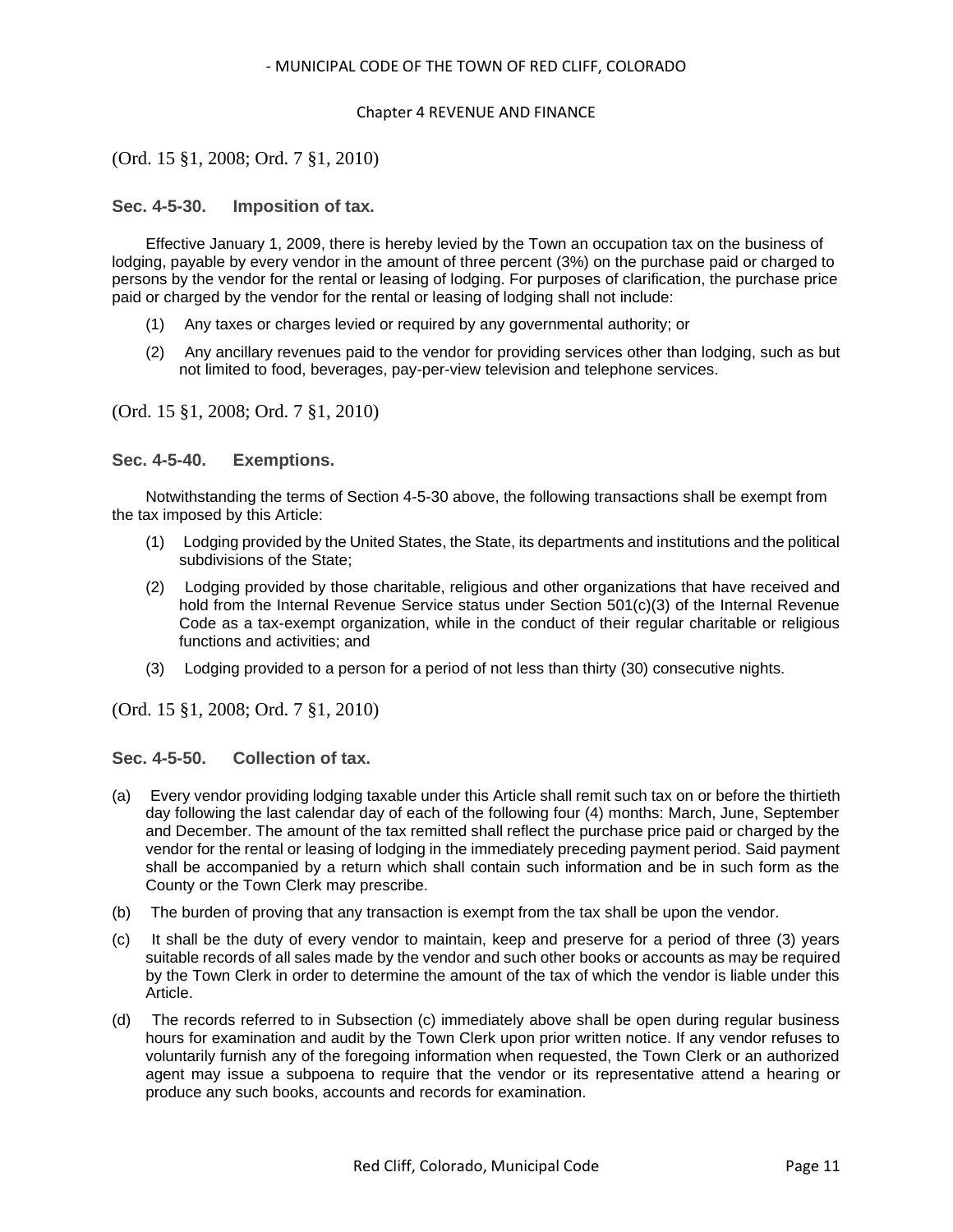### Chapter 4 REVENUE AND FINANCE

## (Ord. 15 §1, 2008; Ord. 7 §1, 2010)

### <span id="page-11-0"></span>**Sec. 4-5-60. Tax overpayments and deficiencies.**

An application for refund of tax monies paid in error or by mistake shall be made within three (3) years after the date of payment for which the refund is claimed. If the Town Clerk determines that, within three (3) years of the due date, a vendor overpaid the lodging occupation tax due under this Article, the Town Clerk shall process a refund or allow a credit against a future remittance from the same taxpayer. If at any time the Town Clerk determines that the amount paid is less than the amount due under this Article, the difference, together with interest at the rate of one and one-half percent (1½%), assessed from the date such amount was first due, shall be paid by the vendor within ten (10) days after receiving written notice and demand from the Town Clerk. The Town Clerk may extend that time for good cause.

(Ord. 15 §1, 2008; Ord. 7 §1, 2010)

### <span id="page-11-1"></span>**Sec. 4-5-70. Tax information confidential.**

- (a) All specific information gained under the provisions of this Article which is used to determine the tax due from a taxpayer, whether furnished by the taxpayer or obtained through audit, shall be treated by the Town and its officers, employees or legal representative as confidential. Except as directed by judicial order or as provided in this Article, no Town officer, employee or legal representative shall divulge any confidential information. If directed by judicial order, the officials charged with the custody of such information shall be required to provide only such information as is directly involved in the action or proceeding. Any Town officer or employee who shall knowingly divulge any information classified herein as confidential, in any manner, except in accordance with proper judicial order, or as otherwise provided in this Article or by law, shall be guilty of a violation hereof, punishable by a fine but not imprisonment.
- (b) The Town Clerk may furnish to officials of any other governmental entity who may be owed sales tax any confidential information, provided that such jurisdiction enters into an agreement with the Town to grant reciprocal privileges to the Town.
- (c) Nothing contained in this Section shall be construed to prohibit the delivery to the taxpayer or his or her duly authorized representative a copy of such confidential information relating to such taxpayer.
- (d) So long as there are more than three (3) taxpayers, nothing contained in this Section shall be construed to prohibit the publication of statistics so classified as to prevent the identification of particular taxpayers, the publication of the aggregate revenues generated by the tax or the inspection of such confidential information by an officer, employee or legal representative of the Town.

(Ord. 15 §1, 2008; Ord. 7 §1, 2010)

### <span id="page-11-2"></span>**Sec. 4-5-80. Forms and regulations.**

The Town Clerk is hereby authorized to prescribe forms and promulgate rules and regulations to aid in the making of returns, the ascertainment, assessment and collection of said occupation tax on the provision of lodging and, in particular and without limiting the general language of this Article, to provide for:

- (1) A form of report on the provision of lodging to be supplied to all vendors.
- (2) The records which vendors providing lodging are to keep concerning the tax imposed by this Article.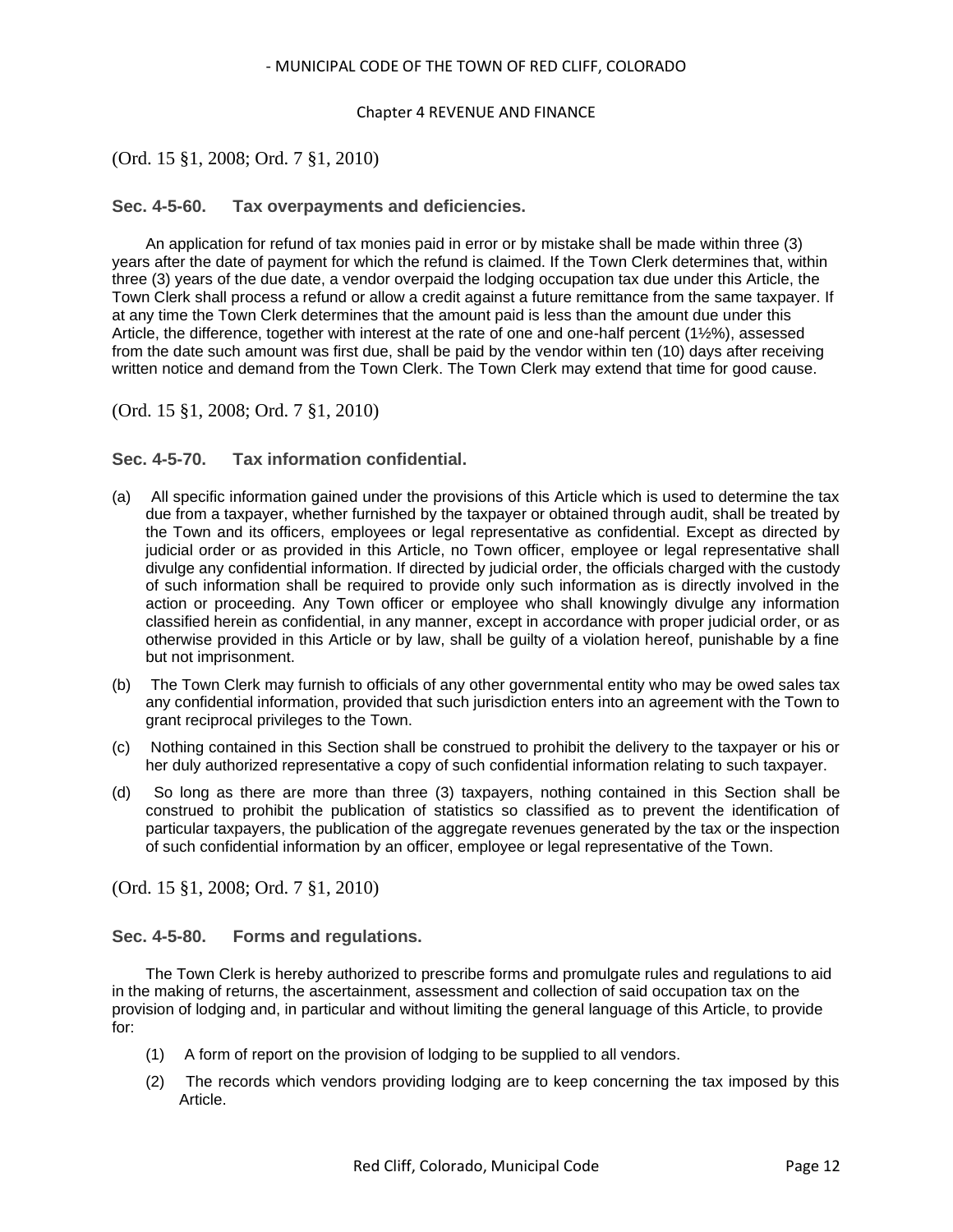### Chapter 4 REVENUE AND FINANCE

## (Ord. 15 §1, 2008; Ord. 7 §1, 2010)

### <span id="page-12-0"></span>**Sec. 4-5-90. Enforcement and penalties.**

- (a) It shall be unlawful for any person to intentionally, knowingly or recklessly fail to pay the tax imposed by this Article or to make any false or fraudulent return, or for any person to otherwise violate any provisions of this Article. Any person convicted of a violation of this Article shall be deemed guilty of a misdemeanor and, upon conviction, shall be punished in accordance with the provisions of Section 1- 4-20 of this Code. Each day, or portion thereof; that any violation of this Article continues shall constitute a separate offense.
- (b) A penalty in the amount of ten percent (10%) of the tax due or the sum of ten dollars (\$10.00), whichever is greater, shall be imposed upon the vendor and become due in the event the tax is not remitted by the tenth day of the month as required by this Article, or such other date as prescribed in writing by the Town Clerk, and one and one-half percent (1½%) interest shall accrue each month on the unpaid balance. The Town Clerk is hereby authorized to waive, for good cause shown, any penalty assessed.
- (c) If any part of a deficiency is due to fraud with the intent to evade the tax, then there shall be added fifty percent (50%) of the total amount of the deficiency. The penalty under this Subsection shall be in addition to the penalty under Subsection (b) above, and, in all cases, the whole amount of the unpaid tax, together with all penalties and interest, shall become due and payable ten (10) days after written explanation and demand by the Town Clerk or the County.

(Ord. 15 §1, 2008; Ord. 7 §1, 2010)

### <span id="page-12-1"></span>**Sec. 4-5-100. Tax lien.**

- (a) The tax imposed by this Article, together with the interest and penalties herein provided and the costs of collection which may be incurred, shall be and, until paid, remain a first and prior lien superior to all other liens on all the tangible personal property of a taxpayer within the Town and may be foreclosed by seizing under distraint warrant and selling so much thereof as may be necessary to discharge the lien. Such distraint warrant may be issued by the Town Clerk whenever the taxpayer is in default in the payment of the tax, interest, penalty or costs. Such warrant may be served and the goods subject to such lien seized by any police officer, the county sheriff of the county wherein the property may be located or any duly authorized employee of the Town. The property so seized may be sold by the agency seizing the same or by the Town Clerk at public auction after ten (10) days have passed following an advertised notice in a newspaper published in the Town, in the same manner as is prescribed by law in respect to executions against property upon judgment of a court of record. The remedies of garnishment shall apply.
- (b) The tax imposed by this Article shall be and remain a first and prior lien, except as otherwise provided by law, superior to all other liens on the real property and appurtenant premises at which the taxable transactions occurred.

(Ord. 15 §1, 2008; Ord. 7 §1, 2010)

<span id="page-12-2"></span>**Sec. 4-5-110. Recovery of unpaid tax.**

(a) The Town Clerk may also treat any such taxes, penalties, costs or interest due and unpaid as a debt due the Town from the taxpayer.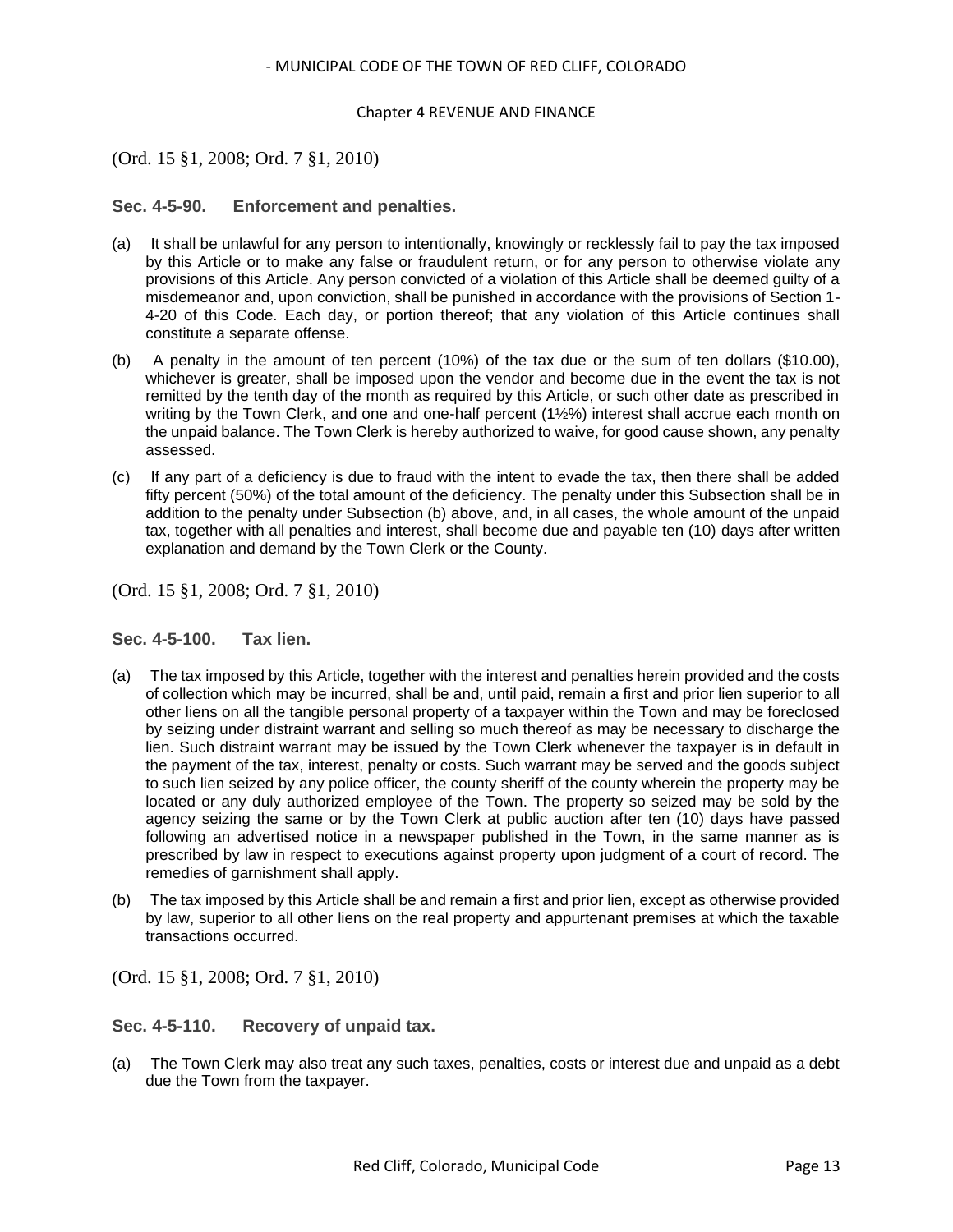### Chapter 4 REVENUE AND FINANCE

- (b) In case of failure to pay the taxes, any portion thereof or any penalty, costs or interest thereon when due, the Town Clerk may recover at law the amount of such taxes, penalties, costs, the reasonable value of any attorney's time or the reasonable attorneys' fees charged, plus interest, in any county or district court of the county wherein the taxpayer resides or had a principal place of business (at the time the tax became due) having jurisdiction of the amount sought to be collected.
- (c) The tax return of the taxpayer or the assessment made by the Town Clerk shall be prima facie proof of the amount due.
- (d) Such actions may be actions in attachment, and writs of attachment may be issued to the town or the county sheriff of the county wherein the property may be located, as the case may be, and in any such proceeding no bond shall be required of the Town Clerk, nor shall any police officer or sheriff require of the Town Clerk an indemnifying bond for executing the writ of attachment or writ of execution upon any judgment entered in such proceedings. The Town Clerk may prosecute appeals in such cases without the necessity of providing a bond therefor.
- (e) It shall be the duty of the Town Attorney, when requested by the Board of Trustees, to commence action for the recovery of taxes due under this Article. This remedy shall be in addition to all other existing remedies or remedies provided in this Article.
- (f) The Town may certify the amount of any delinquent tax, plus interest, penalties and the costs of collection, as a charge against the property at which the taxable transaction occurred, to the County Treasurer for collection in the same manner as delinquent ad valorem taxes.

(Ord. 15 §1, 2008; Ord. 7 §1, 2010)

## <span id="page-13-0"></span>**Sec. 4-5-120. Status of unpaid tax in bankruptcy and receivership.**

Whenever the business or property of a taxpayer subject to this Article is placed in receivership, bankruptcy or assignment for the benefit of creditors or seized under distraint for taxes, all taxes, penalties and interest imposed by this Article and for which the taxpayer is in any way liable under the terms of this Article shall be a prior and preferred lien against all the property of the taxpayer, except as to other tax liens which have attached prior to the filing of the notice; and no sheriff, receiver, assignee or other officer shall sell the property of any person subject to this Article under process or order of any court, without first ascertaining from the Town Clerk the amount of any taxes due and payable under this Article. If there are any such taxes due, owing and unpaid, it shall be the duty of such officer to first pay the amount of the taxes out of the proceeds of such sale before making payment of any monies to any judgment creditor or other claimants of whatsoever kind or nature, except the costs of the proceedings and other preexisting tax liens as above provided.

(Ord. 15 §1, 2008; Ord. 7 §1, 2010)

### <span id="page-13-1"></span>**Sec. 4-5-130. Hearings, subpoenas and witness fees.**

(a) Hearings shall be held pursuant to this Article and rules and regulations promulgated by the Town Clerk or the County. Any subpoena issued pursuant to this Article may be enforced pursuant to Section 13-10-112(2), C.R.S. The fees of witnesses for attendance at hearings shall be the same as the fees of witnesses before the District Court, such fees to be paid when the witness is excused from further attendance. When the witness is subpoenaed by the Town, such fees shall be paid by the Town. When the witness is subpoenaed at the instance of any party to any such proceeding, the Town Clerk may require that the cost of service of the subpoena and the fee of the witness be borne by the party at whose instance the witness is summoned; and, in such case, the Town Clerk may require a deposit to cover the cost of such service and witness fees. A subpoena issued as aforesaid shall be served in the same manner as a subpoena issued out of a court of record.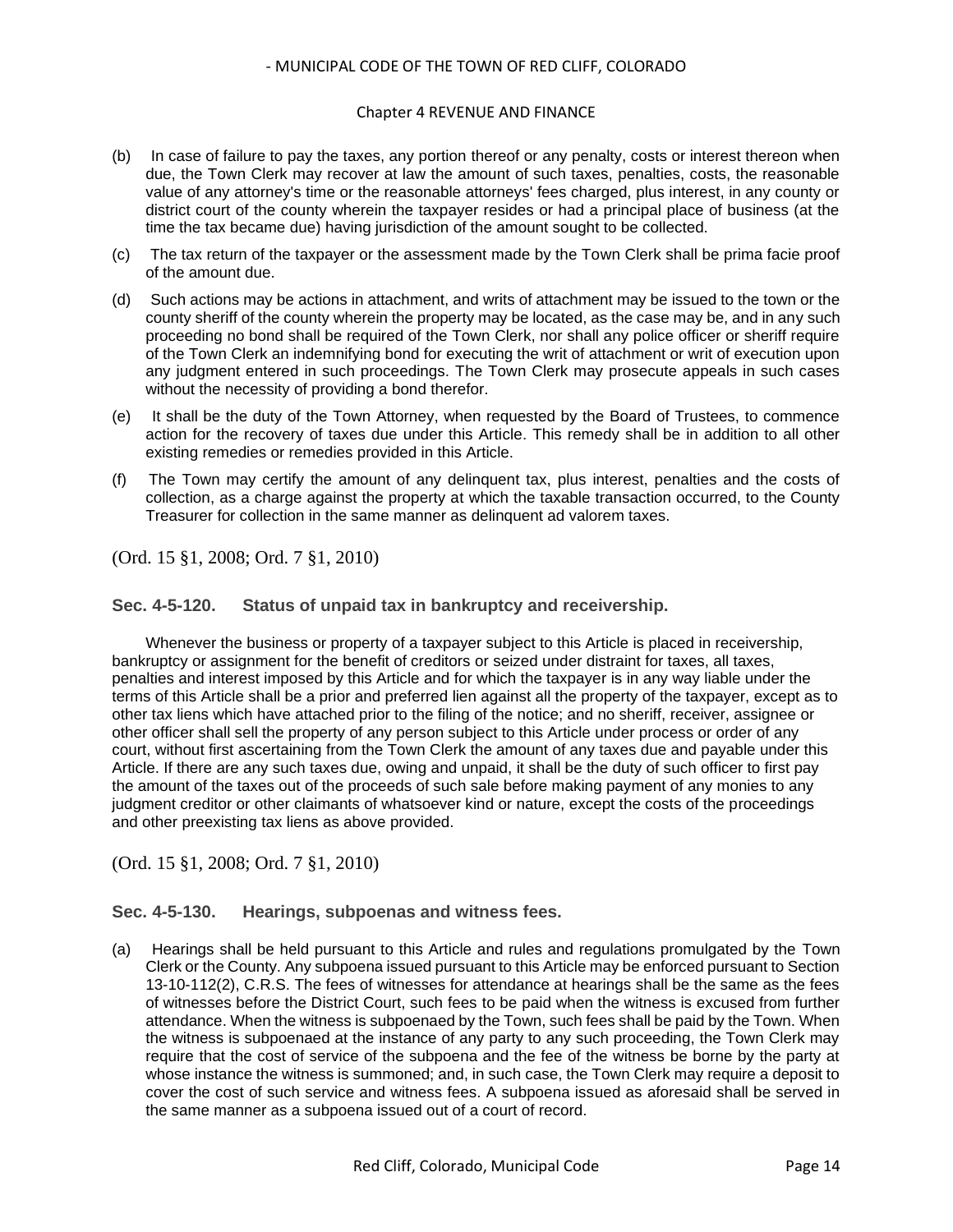### Chapter 4 REVENUE AND FINANCE

(b) Upon application, the Town Clerk may compel the attendance of witnesses, the production of books, papers, records or memoranda and the giving of testimony before the Town Clerk or duly authorized hearing officers, by an action for contempt or otherwise, in the same manner as production of evidence may be compelled before the Court.

(Ord. 15 §1, 2008; Ord. 7 §1, 2010)

## <span id="page-14-0"></span>**Sec. 4-5-140. Lodging Tax Revenue Fund.**

- (a) In accordance with the provisions of Section 4-2-70 of this Chapter, there is created a special revenue fund to be known as the Lodging Tax Revenue Fund. The fund shall be accounted for as a restricted fund distinct from any other funds or accounts used or maintained by the Town for any purpose other than for recreation and public improvements.
- (b) For convenience purposes only, but not for accounting or actual expenditure, the monies in the fund may be held in the same account with the General Fund.

(Ord. 15 §1, 2008; Ord. 7 §1, 2010)

<span id="page-14-1"></span>**Sec. 4-5-150. Depositions.**

The Town Clerk or any party in an investigation or hearing may cause the deposition of witnesses residing within or outside the State to be taken in the manner prescribed by law for like depositions in civil actions in courts of this State and, to that end, compel the attendance of witnesses and the production of books, papers, records or memoranda.

(Ord. 15 §1, 2008; Ord. 7 §1, 2010)

<span id="page-14-2"></span>**Sec. 4-5-160. Statute of limitations.**

- (a) Except as otherwise provided in this Section, the taxes for any period, together with interest thereon and penalties with respect thereto, imposed by this Article shall not be assessed, nor shall a notice of lien be filed, distraint warrant be issued, suit for collection be instituted or any other action to collect the same be commenced more than three (3) years after the date on which the tax was or is payable. Nor shall any lien continue after such period, except for taxes assessed before the expiration of such three-year period, notice of lien with respect to which has been filed prior to the expiration of such period.
- (b) In case of a false or fraudulent return with intent to evade taxation, the tax, together with interest and penalties thereon, may be assessed, or proceedings for the collection of such taxes may be commenced at any time.
- (c) Before the expiration of such period of limitation, the taxpayer and the Town Clerk may agree in writing to an extension thereof, and the period so agreed on may be extended by subsequent agreements in writing.

(Ord. 15 §1, 2008; Ord. 7 §1, 2010)

## **ARTICLE 6. MARIJUANA SALES AND EXCISE TAXES**

[Sec. 4-6-10. Purpose.](#page-15-0) [Sec. 4-6-20. Definitions.](#page-15-1)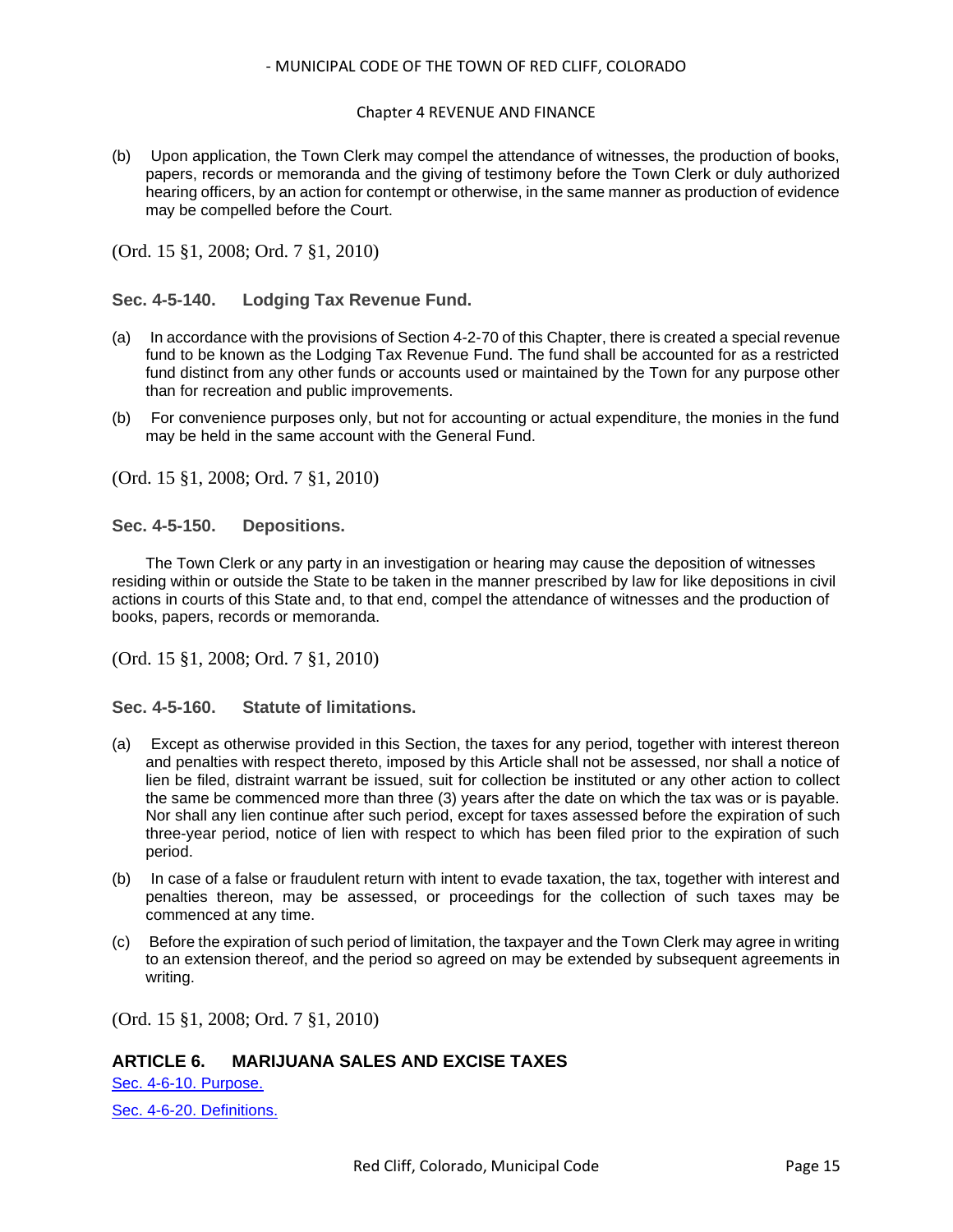### Chapter 4 REVENUE AND FINANCE

[Sec. 4-6-30. Taxes imposed.](#page-15-2)

[Sec. 4-6-40. Collections, administration and enforcement.](#page-16-0)

## <span id="page-15-0"></span>**Sec. 4-6-10. Purpose.**

The purpose of this Article is to impose a separate and additional sales tax on the lawful retail sale of marijuana, marijuana products and marijuana accessories within the Town and impose an excise tax on the lawful wholesale sale of marijuana within the Town.

(Ord. 6 §1, 2013)

## <span id="page-15-1"></span>**Sec. 4-6-20. Definitions.**

For purposes of this Article, the following words shall have the following meanings:

*Consumer* shall have the meaning attributed to it in Article VIII, Section 16(2)(b) of the Colorado Constitution.

*Lawful retail sale of marijuana, marijuana products and marijuana accessories* shall mean the sale of marijuana, marijuana products and marijuana accessories by a licensed retail marijuana store to a consumer in compliance with Article VIII, Section 16 of the Colorado Constitution and Section 12-43.4- 101 et seq., C.R.S.

*Lawful wholesale sale of marijuana* shall mean the sale of marijuana by a licensed marijuana cultivation facility to another licensed marijuana establishment.

*Marijuana* shall have the meaning attributed to it in Article VIII, Section 16(2)(f) of the Colorado Constitution.

*Marijuana accessories* shall have the meaning attributed to it in Article VIII, Section 16(2)(g) of the Colorado Constitution.

*Marijuana cultivation facility* shall have the meaning attributed to it in Article VIII, Section 16(2)(h) of the Colorado Constitution.

*Marijuana establishment* shall have the meaning attributed to it in Article VIII, Section 16(2)(i) of the Colorado Constitution.

*Marijuana products* shall have the meaning attributed to it in Article VIII, Section 16(2)(k) of the Colorado Constitution.

*Retail marijuana store* shall have the meaning attributed to it in Article VIII, Section 16(2)(n) of the Colorado Constitution.

(Ord. 6 §1, 2013)

### <span id="page-15-2"></span>**Sec. 4-6-30. Taxes imposed.**

(a) A tax is levied and shall be collected upon the lawful retail sale of marijuana, marijuana products and marijuana accessories within the Town at a rate of up to five percent (5%) of the price paid by the consumer thereof rounded off to the nearest penny.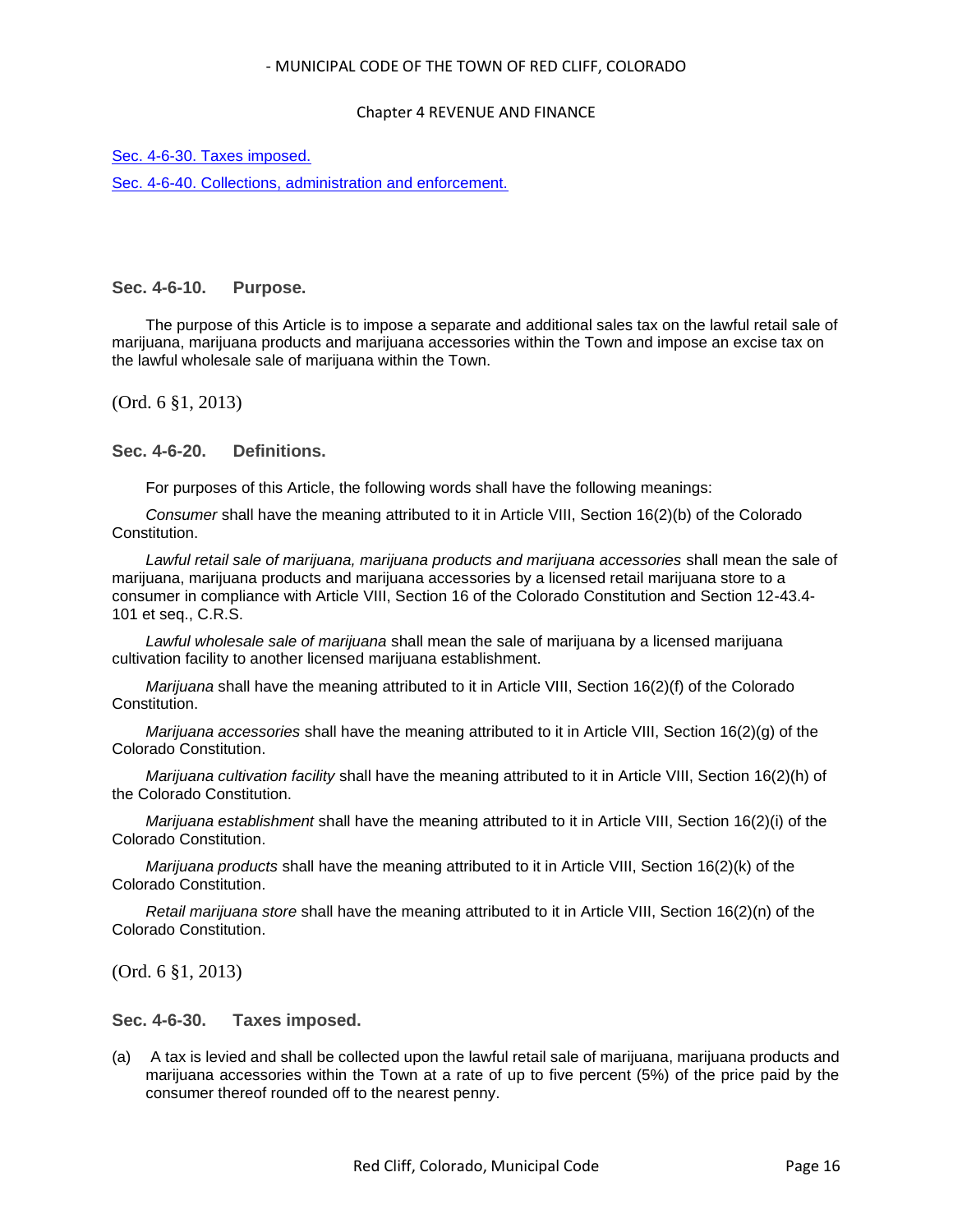### Chapter 4 REVENUE AND FINANCE

- (b) A tax is levied and shall be collected upon the lawful wholesale of marijuana within the Town at a rate of up to fifteen percent (15%) of the price paid by the purchaser thereof rounded off the nearest penny.
- (c) The Board shall establish the rate of taxation authorized by this Section applicable to the following calendar year by resolution no later than December 15 of the preceding year. If the Board fails to establish the rate of taxation in accordance with this Subsection (c), the rates in effect for the preceding year shall continue to be in effect.
- (d) The sale and excise taxes imposed by this Section shall be in addition to and not in lieu of the sales tax imposed on the retail sale of tangible personal property pursuant to Article 4 of this Chapter.

(Ord. 6 §1, 2013)

<span id="page-16-0"></span>**Sec. 4-6-40. Collections, administration and enforcement.**

The collection, administration and enforcement of the sales tax and excise taxes imposed by this Article shall be performed by the Director of Revenue of the State of Colorado in the same manner as the collection, administration and enforcement of the state sales tax as provided in Article 26 of Title 39, C.R.S., and in the same manner as the collection, administration and enforcement of the sales tax imposed by Article 4 of Chapter 4 of this Code.

(Ord. 6 §1, 2013)

### **ARTICLE 7. USE TAX**

[Sec. 4-7-10. Purpose.](#page-16-1)

[Sec. 4-7-20. Definitions.](#page-17-0)

[Sec. 4-7-30. Use Tax Imposed.](#page-17-1)

[Sec. 4-7-40. Exemptions.](#page-17-2)

[Sec. 4-7-50. Collection and administration of use tax on construction and building materials.](#page-18-0)

[Sec. 4-7-60. Interest on deficiencies.](#page-18-1)

[Sec. 4-7-70. Deficiency notice—Alternative dispute resolution procedures.](#page-19-0)

[Sec. 4-7-80. Amendments.](#page-20-0)

[Sec. 4-7-90. Violations—Penalty.](#page-20-1)

### <span id="page-16-1"></span>**Sec. 4-7-10. Purpose.**

The purpose of this Article is to raise revenue for municipal purposes and provide a complimentary tax to the Town of Red Cliff's sales tax. The taxes imposed in this Article are on the privilege of using or consuming within the Town any construction and building materials purchased at retail outside of the Town for projects requiring a building permit.

(Ord. 4 §2, 2017)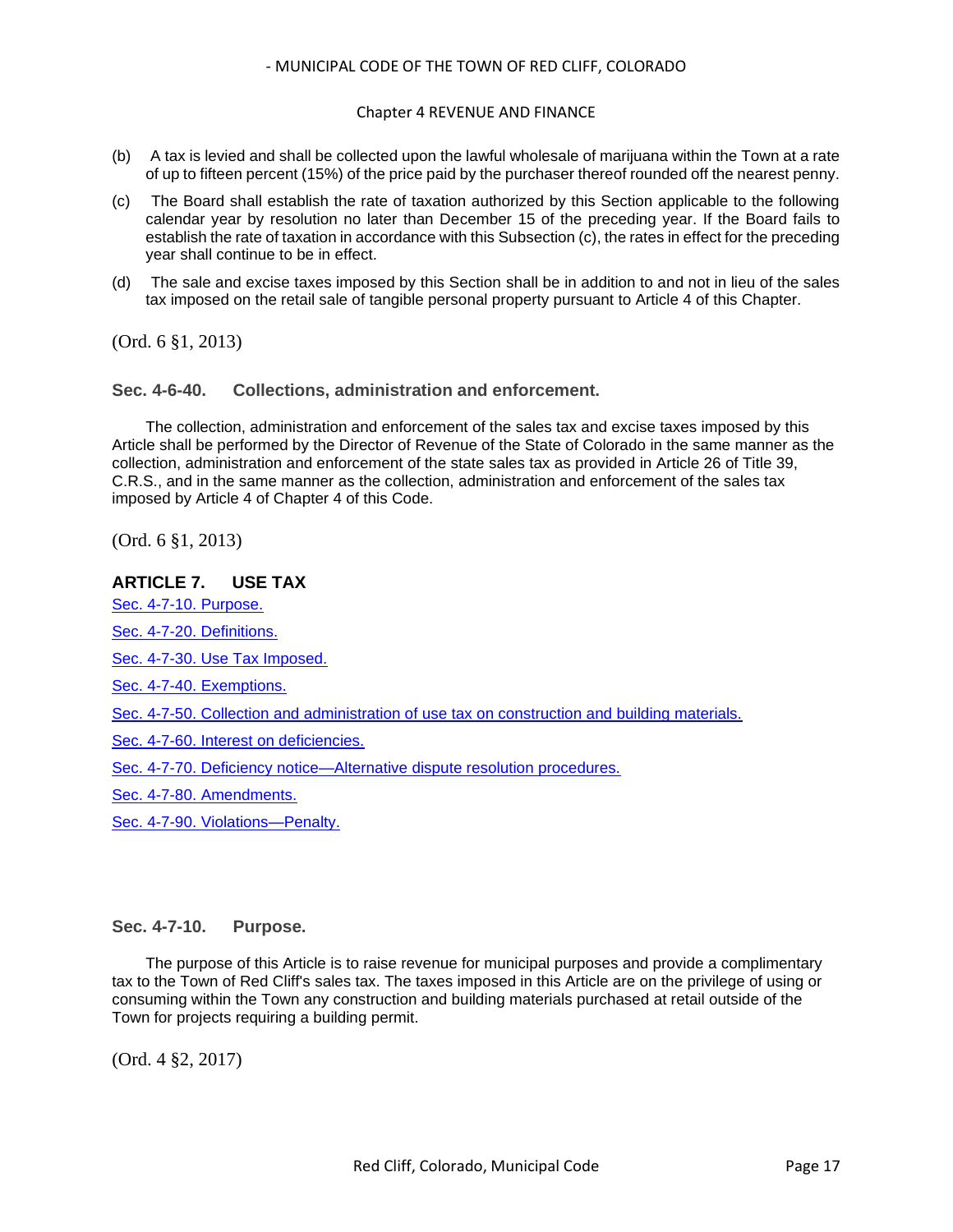#### Chapter 4 REVENUE AND FINANCE

### <span id="page-17-0"></span>**Sec. 4-7-20. Definitions.**

For the purposes of this Article, words not otherwise defined herein shall have the meanings set forth in Section 39-26-201, C.R.S., as it currently exists or may hereafter be amended, and said definitions are incorporated herein by specific reference.

(Ord. 4 §2, 2017)

### <span id="page-17-1"></span>**Sec. 4-7-30. Use Tax Imposed.**

Effective January 1, 2018, there is hereby imposed, which shall be paid and collected, a use tax on the privilege of using or consuming within the Town of Red Cliff construction and building materials of every kind and form purchased at retail outside of the Town of Red Cliff, for projects requiring a building permit, in the amount of three percent (3%) of the retail purchase price of said construction and building materials.

(Ord. 4 §2, 2017)

### <span id="page-17-2"></span>**Sec. 4-7-40. Exemptions.**

In no event shall the use tax apply:

- (1) To the storage, use or consumption of any tangible personal property the sale of which is subject to a retail sales tax imposed by the Town of Red Cliff;
- (2) To the storage, use, or consumption of any tangible personal property purchased for resale in the Town of Red Cliff, either in its original form or as an ingredient of a manufactured or compounded product, in the regular course of a business;
- (3) To the storage, use, or consumption of tangible personal property brought into the Town of Red Cliff by a non-resident thereof for his own storage, use, or consumption while temporarily within the Town of Red Cliff; however, this exemption does not apply to the storage, use, or consumption of tangible personal property brought into this State by a non-resident to be used in the conduct of business in this State;
- (4) To the storage, use, or consumption of tangible personal property by the United States government, or the State of Colorado, or its institutions, or its political subdivisions in their governmental capacities only or by religious or charitable corporations in the conduct of their regular religious or charitable functions;
- (5) To the storage, use, or consumption of tangible personal property by a person engaged in the business of manufacturing or compounding for sale, profit, or use any article, substance, or commodity, which tangible personal property enters into the processing of or becomes an ingredient or component part of the product or service which is manufactured, compounded, or furnished and the container, label, or the furnished shipping case thereof;
- (6) To the storage, use, or consumption of any article of tangible personal property the sale or use of which has already been subjected to a legally imposed sales or use tax of another statutory or home rule town, city, or city and county equal to or in excess of the use tax imposed herein. A credit shall be granted against the use tax imposed herein with respect to a person's storage, use, or consumption in the Town of Red Cliff of tangible personal property purchased by him in a previous statutory or home rule town, city, or city and county. The amount of the credit shall be equal to the tax paid by him by reason of the imposition of a sales or use tax of the previous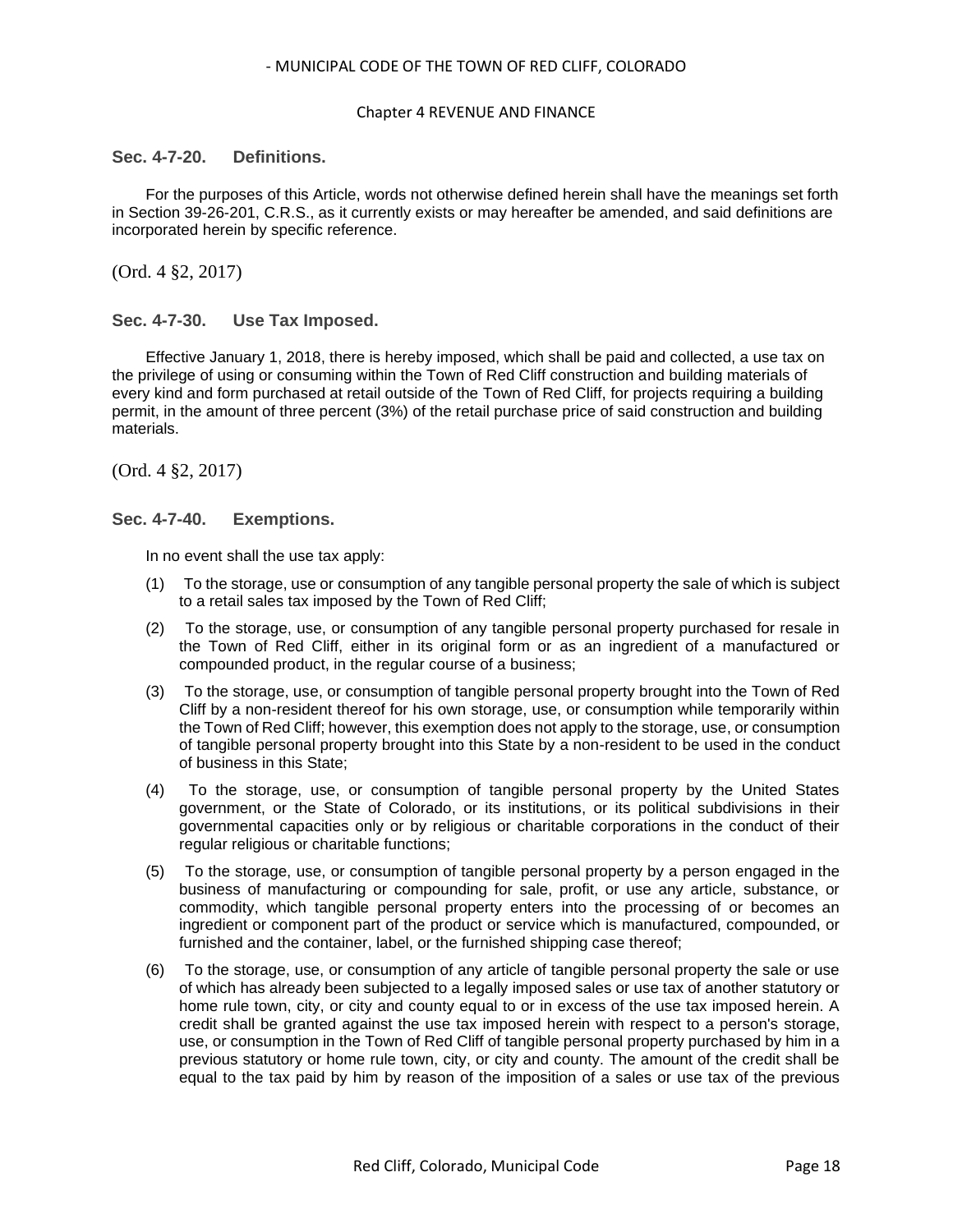### Chapter 4 REVENUE AND FINANCE

statutory or home rule town, city, or city and county on his purchase or use of the property. The amount of the credit shall not exceed the amount of the use tax imposed herein;

- (7) To the storage, use or consumption of tangible personal property and household effects acquired outside of the Town of Red Cliff and brought into it by a nonresident acquiring residency;
- (8) To the storage, use, or consumption of any construction and building materials if a written contract for the purchase thereof was entered into prior to the effective date of the use tax imposed herein;
- (9) To the storage, use, or consumption of any construction and building materials required or made necessary in the performance of any construction contract bid, let, or entered into at any time prior to the effective date of the use tax imposed herein; or
- (10) To the storage of construction and building materials within the Town.

### (Ord. 4 §2, 2017)

## <span id="page-18-0"></span>**Sec. 4-7-50. Collection and administration of use tax on construction and building materials.**

- (a) The collection, administration, and enforcement of the use tax imposed on construction and building materials shall be performed by the Town Treasurer. The Board of Trustees is authorized to adopt all rules and regulations which may be necessary or appropriate for the collection, administration, or enforcement of the use tax.
- (b) The use tax shall be initially paid by estimate through the payment of the tax at or prior to the time any permit for building or construction within the Town is issued. No permit shall be issued by the Town Building Official to any person requesting a permit for construction within the Town until such estimated use tax has been paid.
- (c) Before a final building inspection is allowed and a certificate of occupancy or temporary certificate of occupancy is issued, all use tax due to the Town must be paid. If the taxpayer is entitled to a refund, such refund shall be paid at the time the certificate of occupancy is issued.
- (d) Upon completion of construction, the taxpayer may apply to the Town Treasurer for a refund for any overpayment of the taxes, the use tax having been computed upon an estimation of value, when such application is supported by the documentation required by the regulations adopted hereunder, for construction and building materials actually used or consumed in the project for which the building permit was issued and upon which the use tax was paid.
- (e) No use tax shall be imposed with respect to the use or consumption of taxable tangible personal property within the Town of Red Cliff that occurs more than three (3) years after the most recent sale of the property if, within the three (3) years following such sale, the property has been significantly used within the State of Colorado for the principal purpose for which it was purchased.

(Ord. 4 §2, 2017)

## <span id="page-18-1"></span>**Sec. 4-7-60. Interest on deficiencies.**

(a) If any amount of the use tax is not paid on or before the last date prescribed for payment, interest on such amount at the rate of interest established by the State Commissioner of Banking pursuant to Section 39-21-110.5, C.R.S., shall be paid for the period from such last date to the date paid. The last date prescribed for payment shall be determined without regard to any extension of time for payment granted and shall be determined without regard to any notice and demand for payment issued. In the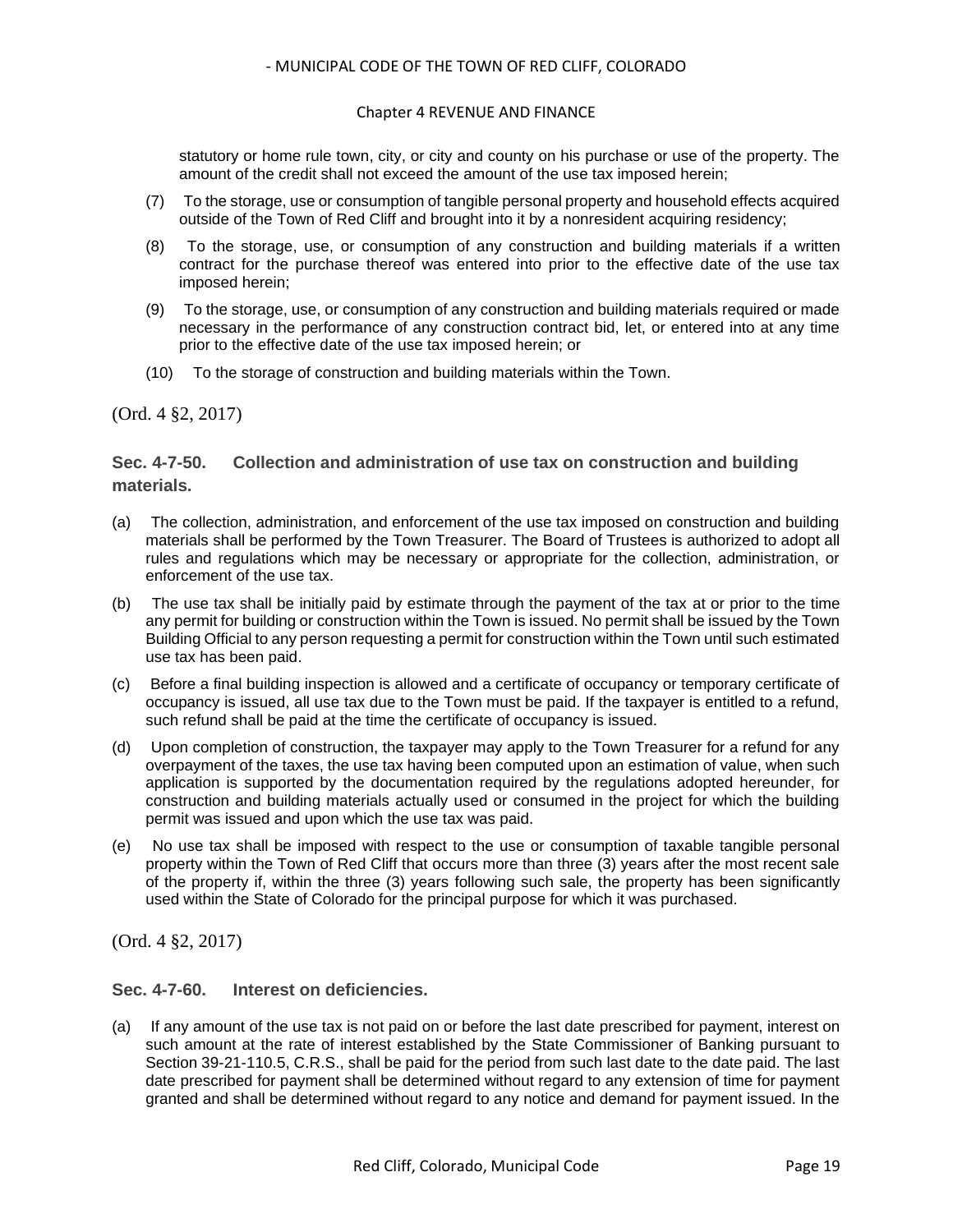### Chapter 4 REVENUE AND FINANCE

case of a use tax in which the last date for payment is not otherwise prescribed, the last date for payment shall be deemed to be the date the liability for the tax arises, and in no event shall be later than the date notice and demand for the taxes was made by the Town Treasurer. Interest shall be paid upon notice and demand and shall be assessed, collected, and paid in the same manner as the tax to which it is applicable.

- (b) If any portion of the use tax is satisfied by credit of an overpayment, then no interest shall be imposed under this Section on the portion of the tax so satisfied for any period during which, if the credit had not been made, interest would have been allowed with respect to such overpayment.
- (c) If a person neglects or refuses to make a return in payment of the use tax or to pay any use tax as required, the Town Treasurer shall make an estimate, based upon such information as may be available, of the amount of taxes due for the period for which the taxpayer is delinquent and shall add thereto interest on such delinquent taxes at the rate prescribed under this Section.

(Ord. 4 §2, 2017)

### <span id="page-19-0"></span>**Sec. 4-7-70. Deficiency notice—Alternative dispute resolution procedures.**

Any taxpayer subject to the use tax imposed pursuant to this Article may elect to have a State hearing on the Town of Red Cliff's final decision on a deficiency notice or claim for refund pursuant to the procedures set forth in this Section.

- (1) As used in this Section, "State hearing" means a hearing before the Executive Director of the Department of Revenue, or delegate thereof, as provided in Section 29-2-106.1, C.R.S.
- (2) When the Town of Red Cliff asserts that use taxes are due in an amount greater than the amount paid by a taxpayer, the Town Treasurer shall mail a deficiency notice to the taxpayer by certified mail. The deficiency notice shall state the additional use taxes due. The deficiency notice shall contain notification, in clear and conspicuous type, of the time limit to file a protest to the notice and that the taxpayer has the right to elect a State hearing on the deficiency pursuant to Section 29-1-106.1, C.R.S. Any protest to the deficiency notice shall be filed with the Town of Red Cliff within thirty (30) days after the date of the notice.
- (3) A taxpayer shall also have the right to elect a State hearing upon the Town's denial of such taxpayer's claim for a refund of use taxes paid.
- (4) A taxpayer shall request the State hearing within thirty (30) days after the taxpayer's exhaustion of local remedies. The taxpayer shall have no right to such hearing if he has not exhausted local remedies. "Exhaustion of local remedies" means:
	- a. The taxpayer has timely requested in writing a hearing before the Town Board of Trustees, and the Board of Trustees has held such hearing and issued a final decision thereon. The hearing shall be informal and no transcript, rules of evidence, or filing of briefs shall be required; but the taxpayer may elect to submit a brief, and in such case the Town may submit a brief. The Town Board of Trustees shall hold such hearing and issue the final decision thereon within ninety (90) days after the Town's receipt of the taxpayer's written request therefor, except the Town may extend such period if the delay in holding a hearing or issuing the decision thereon was occasioned by the taxpayer, but, in such event, the Town Board of Trustees shall hold such hearing and issue the decision thereon within one hundred eighty (180) days of the taxpayer's request in writing therefor; or
	- b. The taxpayer has timely requested in writing a hearing before the Town Board of Trustees and the Board of Trustees has failed to hold such hearing or has failed to issue a final decision thereon within the time periods prescribed in this Subsection.